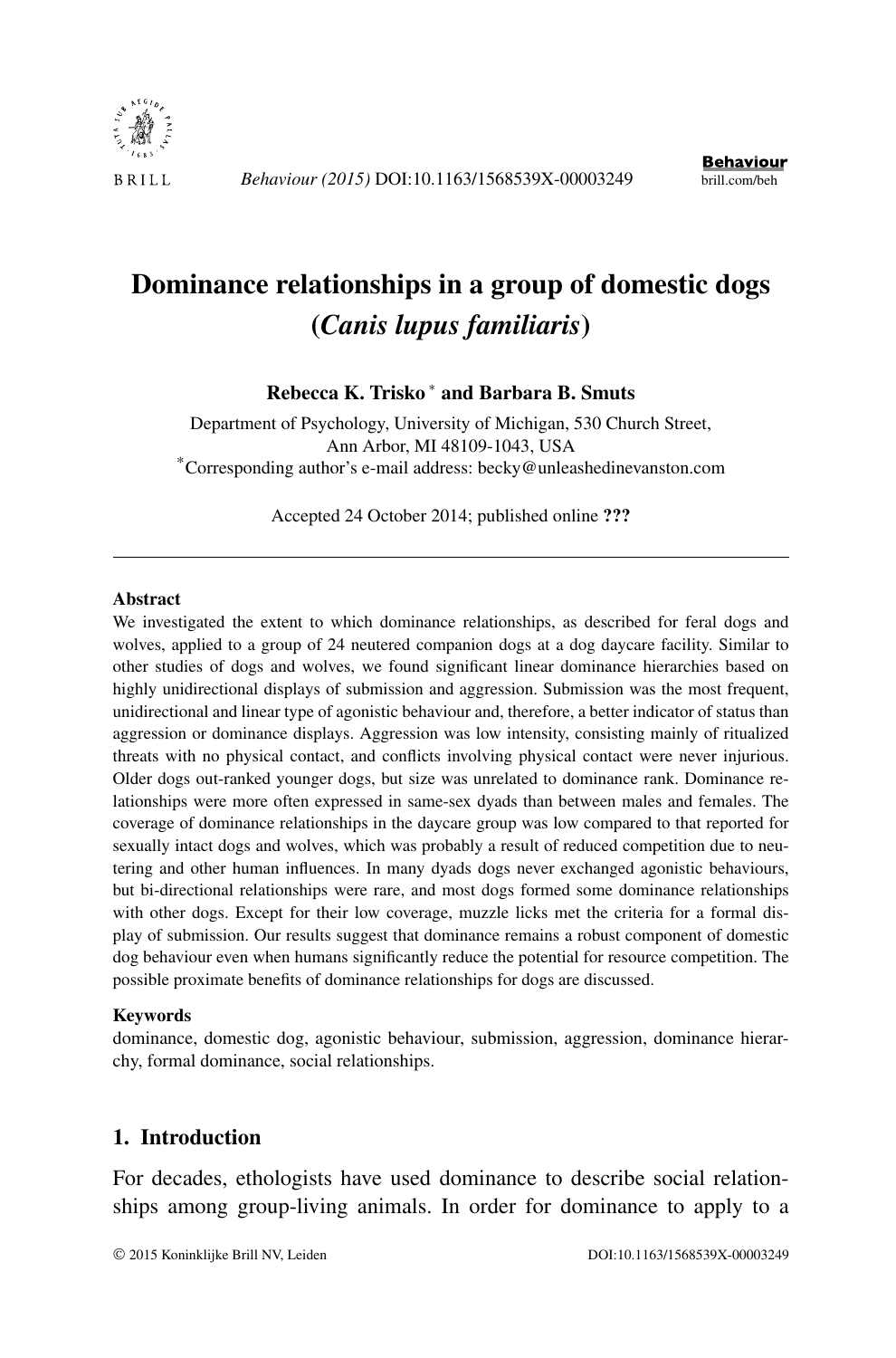particular relationship, outcomes of agonistic interactions should be unidirectional (i.e., occur in only one direction in a dyadic relationship); if a dominance hierarchy is a useful model for describing relationships within a social group, dominance relationships should also be linear (i.e., transitive rather than circular) and show high coverage (i.e., occur in a high proportion of relationships within the group) (Chase, 1974; Hinde, 1974; Rowell, 1974; van Hooff & Wensing, 1987; Drews, 1993; de Vries, 1995). In many species, measures of dominance based on communicative agonistic displays tend to be more consistent across contexts than do measures of competitive outcomes (de Waal & Luttrell, 1985; van Hooff & Wensing, 1987; Preuschoft et al., 1998; Vervaeke et al., 2000; Flack & de Waal, 2007; Lu et al., 2008). De Waal (1986) introduced the concept of formal dominance, or 'the unequivocal communication of status', to account for discrepancies between agonistic displays and competitive outcomes. In formal dominance relationships, dominants may occasionally allow subordinates to assert themselves in competitive encounters provided they consistently express their subordinate status through formal displays. Formal displays of submission can promote tolerance and resource sharing by the dominant. Thus, even when competitive outcomes are somewhat inconsistent, a formal dominance relationship can be present.

Formal dominance is most likely in societies characterized by high levels of both competition and cooperation/affiliation (de Waal, 1986, 1989; East et al., 1993; Vervaeke et al., 2000; Lu et al., 2008). To qualify as a formal indicator of status, a behaviour should: (1) be unidirectional, (2) show high coverage, (3) remain stable across different social contexts, (4) correlate, at least to some degree, with agonistic dominance relationships based on aggression and (5) communicate relative status rather than overt aggression or conditioned fear (i.e., it should occur in the absence of aggression) (de Waal & Luttrell, 1985; de Waal, 1986, 1989; Preuschoft, 1999; Vervaecke et al., 2000).

Dominance has traditionally been regarded as an important aspect of social relationships among domestic dogs (Scott & Fuller, 1965; Beach, 1970; Pal et al., 1998; Bauer & Smuts, 2007; Cafazzo et al., 2010, 2012; van der Borg et al., 2012; Schilder et al., 2014) and among dogs' ancestors, wolves (Schenkel, 1967; Zimen, 1978; Lockwood, 1979; van Hooff & Wensing, 1987; Derix et al., 1993; Peterson et al., 2002; Sands & Creel, 2004; Jenks, 2011). Recently, however, there has been a debate in the literature about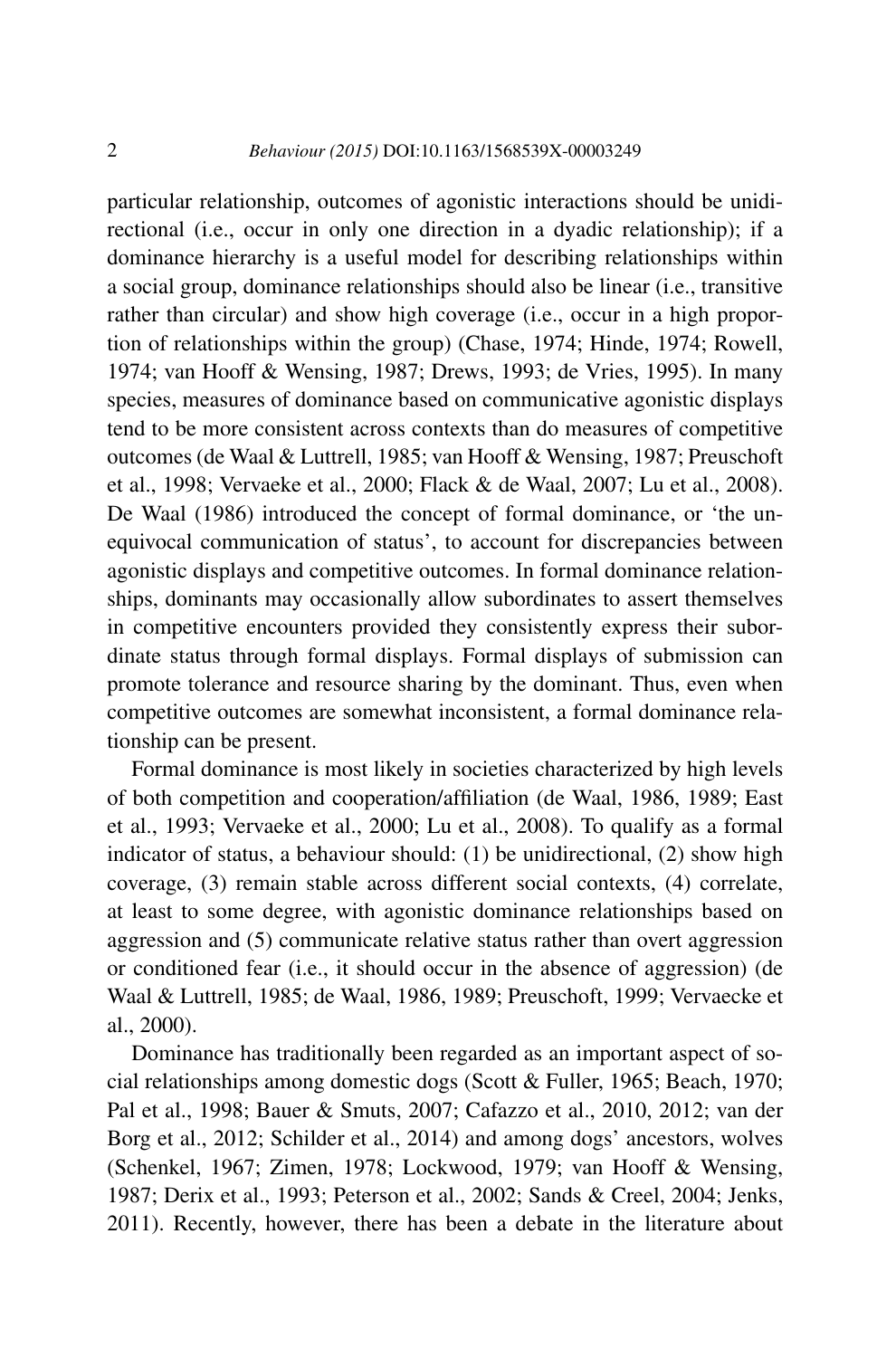whether dominance applies to domestic dog behaviour particularly for sexually neutered companion dogs that live closely with humans (Bradshaw & Nott, 1995; Eaton, 2002; Shepherd, 2002; van Kerkhove, 2004; O'Heare, 2007; Bradshaw et al., 2009; Schilder et al., 2014; see Smuts, 2014, for a review). Unfortunately, quantitative data on dominance in neutered companion dogs is sparse (Bauer & Smuts, 2007; Bradshaw et al., 2009).

In this study, we tested the hypothesis that pet domestic dogs form dominance relationships similar to those reported for feral dogs (Cafazzo et al., 2010) and wolves (van Hooff & Wensing, 1987). We investigated dominance in a group of 24 neutered companion dogs that socialized regularly at a dog daycare facility by recording the frequency and direction of agonistic behaviours in the group. We addressed the following questions: (1) Are agonistic behaviours unidirectional and linear, and do they show high coverage? (2) What type of agonistic behaviour is the most appropriate for determining dominance relationships? (3) How are individual factors such as age, sex, and size related to dominance relationships? (4) Do any agonistic behaviours meet the criteria for formal status signals? (5) How do dominance relationships in the group compare with those reported for other groups of dogs and wolves? We also discuss proximate benefits that pet dogs may derive from dominance relationships.

#### **2. Material and methods**

#### *2.1. Subjects and observations*

The study was conducted at a dog daycare facility in Evanston, IL, USA and approved by the University Committee on Use and Care of Animals at the University of Michigan, approval No. 8988. Approximately 100 neutered companion dogs attended the facility on a regular basis (1–5 days per week) with approx. 40 dogs present on any given day, Monday through Friday, 7 a.m.–7 p.m. Dogs were housed in three separate groups of approx. 10– 20 dogs in outdoor or indoor enclosures approx.  $92.9-185.8$  m<sup>2</sup> in size. Dogs arrived and left the facility at various times throughout the day, group membership fluctuated often, and new dogs were regularly introduced. Behavioural observations were recorded in one of the three groups several days per week on 90 days distributed over the course of one year for a total of 224.4 h of observations. We collected behavioural data for a total of 81 dogs. Because group membership fluctuated daily, each pair of dogs (dyad) was observed together for a different amount of time, and several dyads among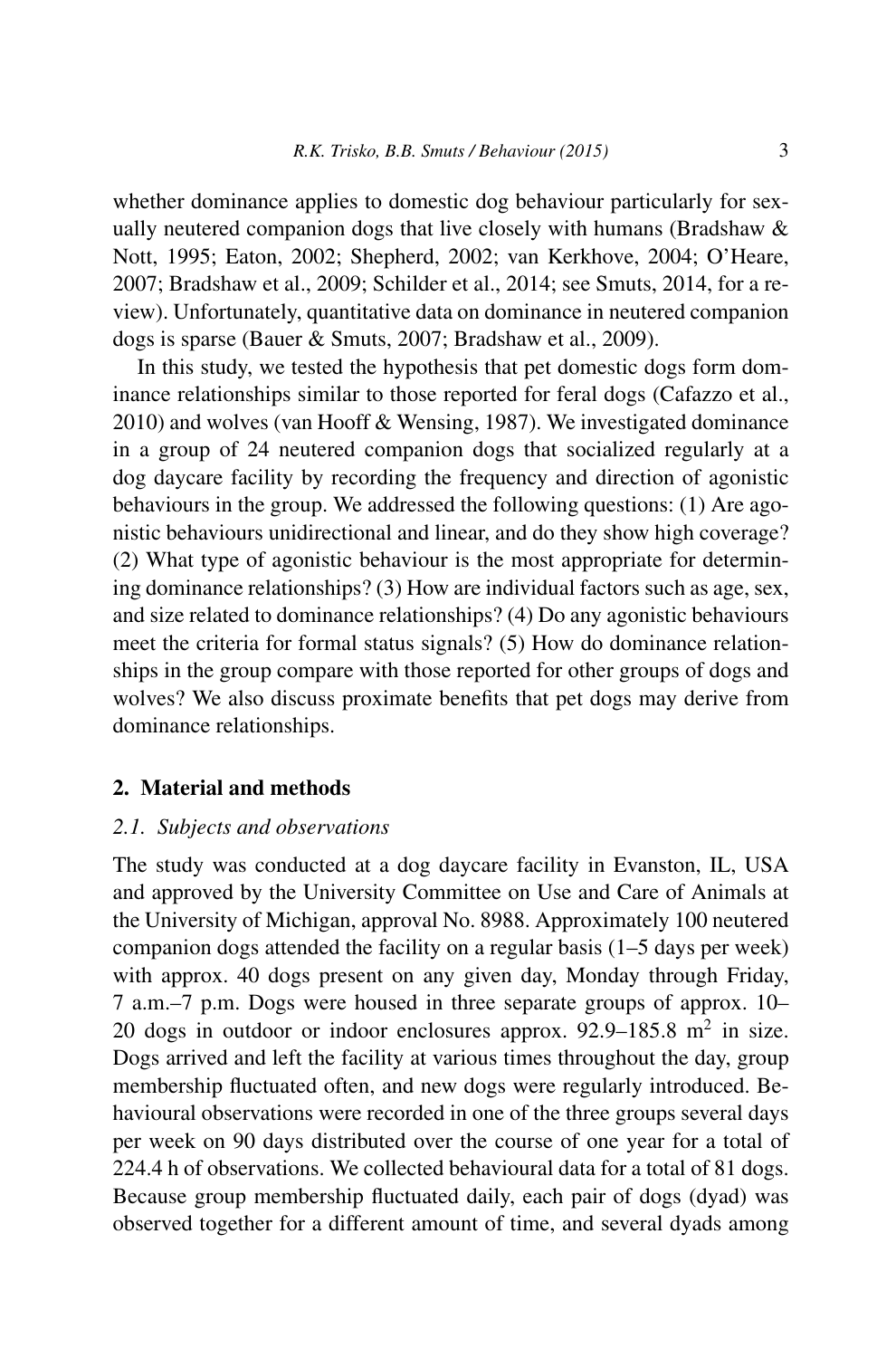the total 81 dogs observed were never observed together. For this reason, 24 dogs (276 dyads) with the highest number of observation hours with one another were chosen for final analyses. The final 276 dyads were observed together for a minimum of 4 and maximum of 214 h on a minimum of 3 and maximum of 90 separate days. All 276 dyads had interacted on several occasions and were familiar with one another prior to the start of data collection. Data analysis included 12 males and 12 females of various pure and mixed breeds, ranging from 7 months to 11 years of age and 9–46 kg in weight (Table 1).

| Rank <sup>a</sup> | Dog          | Initials  | <b>Sex</b>   | Age<br>(months) | Size<br>(kg) | <b>Breed</b>         | No. of<br>Domb | No. of<br>Sub <sup>c</sup> |
|-------------------|--------------|-----------|--------------|-----------------|--------------|----------------------|----------------|----------------------------|
| 1                 | Bailey       | BA        | F            | 116             | 19.07        | Basenji mix          | 10             | $\Omega$                   |
| 2                 | Charlie      | <b>CH</b> | F            | 71              | 38.14        | Husky mix            | 9              | $\overline{0}$             |
| 3                 | Junebug      | JB        | F            | 94              | 10.90        | Beagle               | 10             | 1                          |
| 4                 | Cody         | cd        | M            | 76              | 33.60        | Airedale             | 6              | 1                          |
| 5                 | Happy        | hp        | М            | 140             | 13.17        | Beagle mix           | 4              | $\overline{0}$             |
| 6                 | Wrigley      | wr        | М            | 37              | 31.78        | Golden retriever     | $\overline{c}$ | 1                          |
| 7                 | Wallaby      | wa        | M            | 39              | 28.60        | Cattle dog mix       | 9              | 6                          |
| 8                 | Lily H       | LH        | F            | 41              | 45.40        | Scottish deerhound   | 9              | 3                          |
| 9                 | Lily A       | LA        | F            | 43              | 26.79        | Belgian Tervuren     | 5              | 3                          |
| 10                | Freedom      | <b>FR</b> | F            | 65              | 19.52        | Labrador mix         | $\overline{c}$ | 1                          |
| 11                | Taggart      | tg        | М            | 66              | 32.69        | Vizsla               | $\theta$       | 1                          |
| 12                | Maggie       | MG        | $\mathbf{F}$ | 40              | 21.79        | Boxer mix            | 3              | 7                          |
| 13                | Rex          | rx        | М            | 29              | 24.52        | Portuguese water dog | 3              | 4                          |
| 14                | Molly        | ML        | $\mathbf{F}$ | 20              | 45.85        | Newfoundland         | $\overline{2}$ | $\overline{c}$             |
| 15                | Fielding     | fd        | M            | 45              | 11.35        | Bichon mix           | $\Omega$       | $\overline{0}$             |
| 16                | Sawyer       | sy        | М            | 41              | 36.32        | Spinone Italiano     | $\Omega$       | 1                          |
| 17                | <b>Buddy</b> | bd        | М            | 19              | 33.86        | Golden retriever mix | 1              | $\overline{c}$             |
| 18                | Mason        | ms        | М            | 28              | 19.52        | Vizsla               | 1              | 4                          |
| 19                | Lionel       | li.       | М            | 42              | 39.95        | Labrador retriever   | $\overline{2}$ | 3                          |
| 20                | Riley        | RI        | F            | 7               | 22.70        | Boxer mix            | $\Omega$       | 3                          |
| 21                | Mindy        | MD        | F            | 38              | 9.54         | Pug                  | $\overline{c}$ | 5                          |
| 22                | Lizzy        | LZ        | F            | 40              | 31.78        | Golden-doodle        | $\overline{c}$ | 5                          |
| 23                | Benny        | bn        | М            | 30              | 24.97        | Golden-doodle        | $\overline{0}$ | 15                         |
| 24                | Sachi        | <b>SA</b> | F            | 16              | 21.79        | Vizsla               | $\theta$       | 13                         |

| Table 1. |                                 |
|----------|---------------------------------|
|          | Summary of subject information. |

<sup>a</sup> Dominance rank based on matrix of submission using the I&SI method (de Vries, 1998).

<sup>b</sup> Number of dyadic relationships in which dog only receives submission.

<sup>c</sup> Number of dyadic relationships in which dog only emits submission.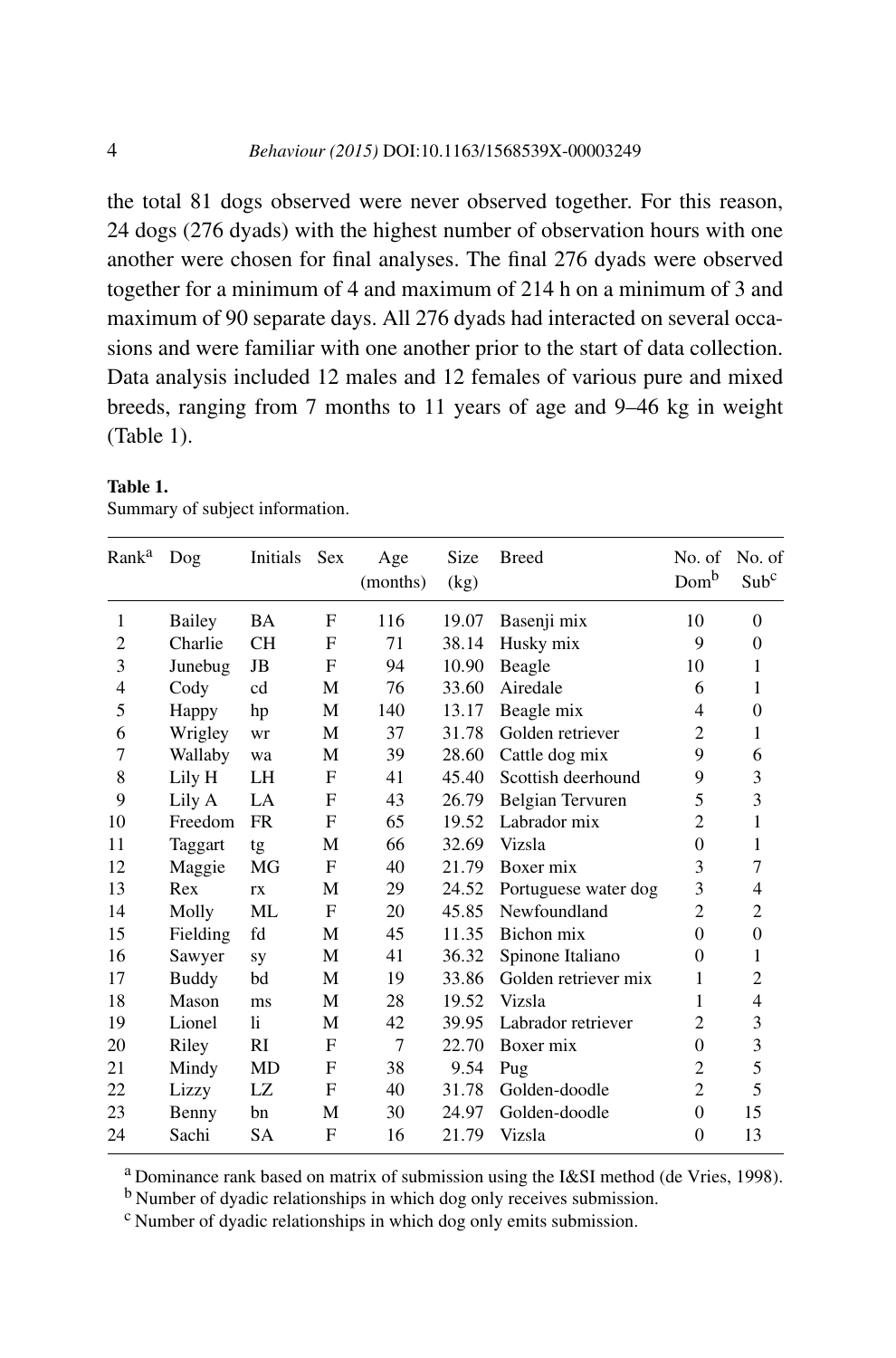Submissive, aggressive and dominant behaviours based on previous research in wolves and ethograms of canine behaviour (Van Hooff & Wensing, 1987; Abrantes, 1997; Handleman, 2008) were recorded among the dogs in the focal group. After spending many months becoming familiar with the dogs and their behaviours, the first author conducted all data collection in real time using the *ad libitum* method for all-occurrence sampling (Altmann, 1974). We employed this method because it was possible to observe every dog in the group at once, and agonistic behaviours were relatively rare and obvious. Submissive behaviours included muzzle licks, low posture, passive submission, and retreat, aggressive behaviours included threats and attacks, and dominant behaviours included muzzle bites, high posture, mounts and chin-overs (see Table 2 for detailed descriptions of all behaviours). 'Active submission' (Schenkel, 1967; Goodman et al., 2002) is a behaviour complex that combines muzzle licking and a low posture. If a dog displayed the full complex of active submission the behaviour and the posture were recorded separately (e.g., active submission was coded as a muzzle lick and a lowposture). We considered behaviours and postures separately because posture was sometimes difficult to determine due to morphological variation (e.g., floppy ears, a cropped tail, a bushy coat of fur, large discrepancies in size).

Since some agonistic behaviours can be displayed during play, we also recorded playful interactions (Table 2). If the actor displayed a submissive or dominant behaviour within one minute of a play behaviour, the agonistic behaviour was recorded as occurring in a playful context. Although play behaviours sometimes mimic aggressive behaviours (e.g., growling, baring teeth, biting), play was distinguished from actual aggression by the fluid body posture, relaxed facial expression and exaggerated bouncy movements of the actor. By definition, aggression (Table 2) was not accompanied by fluid body posture and bouncy movements and could not occur in a playful context. We distinguished passive submission from voluntary downs during play (Bauer & Smuts, 2007; Ward et al., 2008) as follows. For the behaviour to be recorded as passive submission during play the actor had to pause and remain still for at least one full second lying on his side or back while the recipient of the submission sniffed his underside. A voluntary down occurred when the actor dropped to the ground on her own initiative, but the belly was not necessarily exposed, the genitals were not sniffed and play did not pause.

Human supervisors at the dog daycare facility directly intervened in some of the dogs' social interactions. Most threats were immediately followed by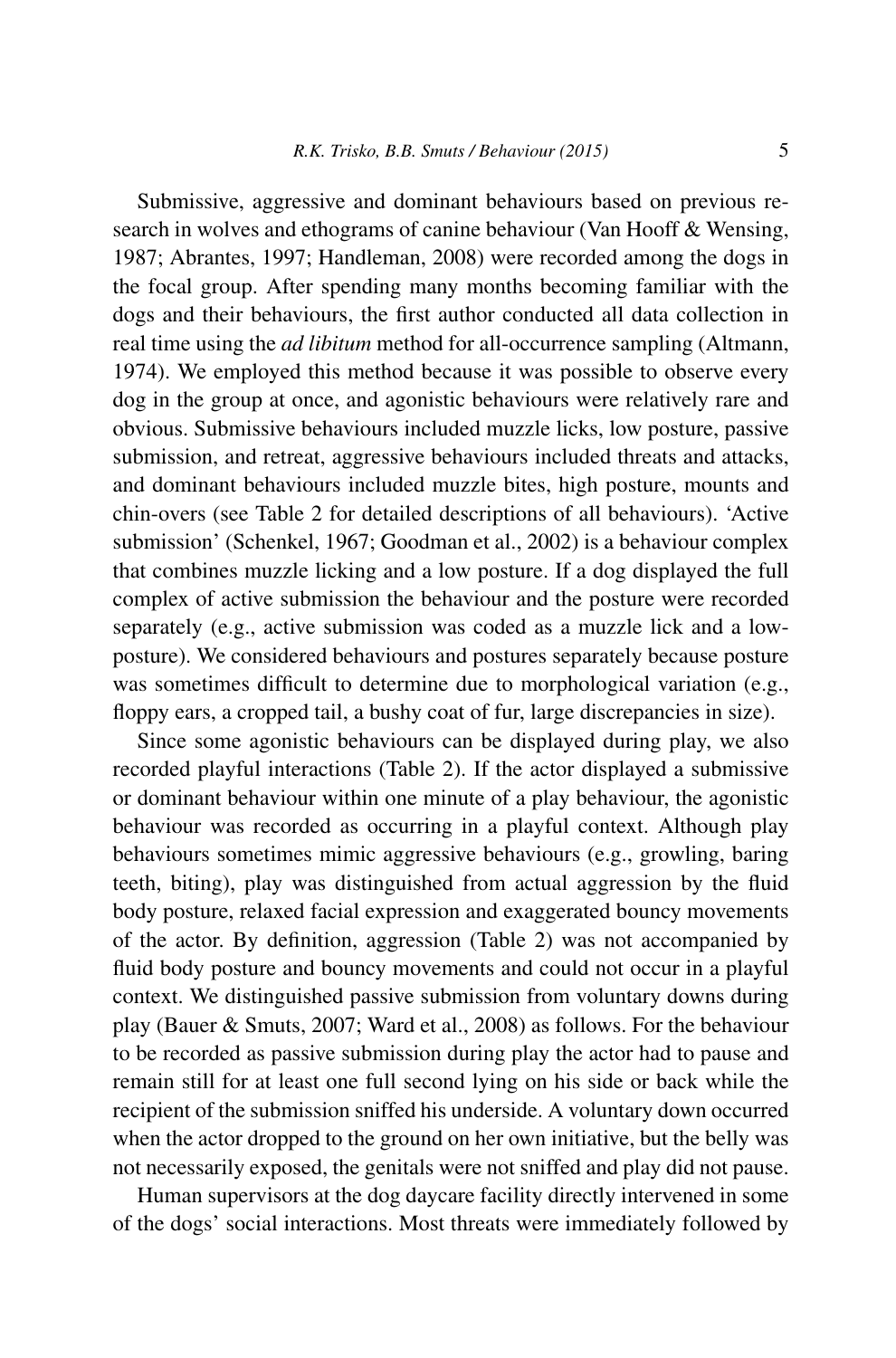#### **Table 2.**

Ethogram of agonistic behaviours.

| Behaviour          | Description                                                                                                                                                                                                                                                                                                                                                                      |
|--------------------|----------------------------------------------------------------------------------------------------------------------------------------------------------------------------------------------------------------------------------------------------------------------------------------------------------------------------------------------------------------------------------|
| Aggressive         |                                                                                                                                                                                                                                                                                                                                                                                  |
| Threat             | A directs a mild display of aggressive behaviour at $R$ , that may<br>include any of the following behaviours: barking, growling,<br>staring, lip curling, and/or snapping, but A makes no body<br>contact or bite contact with $R$ .                                                                                                                                            |
| Attack             | A directs aggressive behaviour at $R$ that may include any of<br>the behaviours listed above for threat, and also includes one or<br>more of the following behaviours: forceful body contact, open<br>mouth jaw sparring, and/or closed mouth bite contact.                                                                                                                      |
| Dominant           |                                                                                                                                                                                                                                                                                                                                                                                  |
| High posture       | A stands close to $R$ and raises himself to full height, with head<br>and tail held high, back legs straight and stiff, body leaning<br>slightly forward.                                                                                                                                                                                                                        |
| Muzzle bite        | A hold's $R$ 's nose between her jaws and holds it gently for one<br>second or longer.                                                                                                                                                                                                                                                                                           |
| Mount              | A places his forepaws around $R$ 's torso. A can approach from<br>the rear, side, or front, and may or may not thrust his pelvis.                                                                                                                                                                                                                                                |
| Chin-over          | A places her head on $R$ 's back or shoulders for one second or<br>longer.                                                                                                                                                                                                                                                                                                       |
| Submissive         |                                                                                                                                                                                                                                                                                                                                                                                  |
| Muzzle lick        | A licks $R$ 's nose, lips, and/or chin.                                                                                                                                                                                                                                                                                                                                          |
| Low posture        | A lowers his head and body with legs bent and a rounded back.<br>A's tail is down or tucked between the legs.                                                                                                                                                                                                                                                                    |
| Passive submission | A lies on her side or back and remains still for at least one<br>second, exposing her ano-genital region, belly, and/or chest for<br>$R$ 's inspection.                                                                                                                                                                                                                          |
| Retreat            | $A$ turns his head and body and moves away from $R$ in response<br>to an aggressive or dominant behaviour from $R$ .                                                                                                                                                                                                                                                             |
| Play               | A maintains a fluid body posture with a relaxed facial<br>expression and exaggerated bouncy movements and displays<br>one or more of the following play behaviours: play bow, paw,<br>jump on, mouth, play bite, tackle, nose jab, chase. Mutual play<br>is recorded if $R$ also displays one or more play behaviour with<br>a fluid body posture and relaxed facial expression. |

*A*, actor; *R*, recipient. Adapted from Van Hooff & Wensing (1987); Handleman (2008).

a verbal interruption from the human supervisor unless the recipient immediately retreated before a verbal interruption was made; in this case, a retreat was recorded for the recipient of the threat. If a human interrupted the threat, no retreat was recorded. All aggression that included physical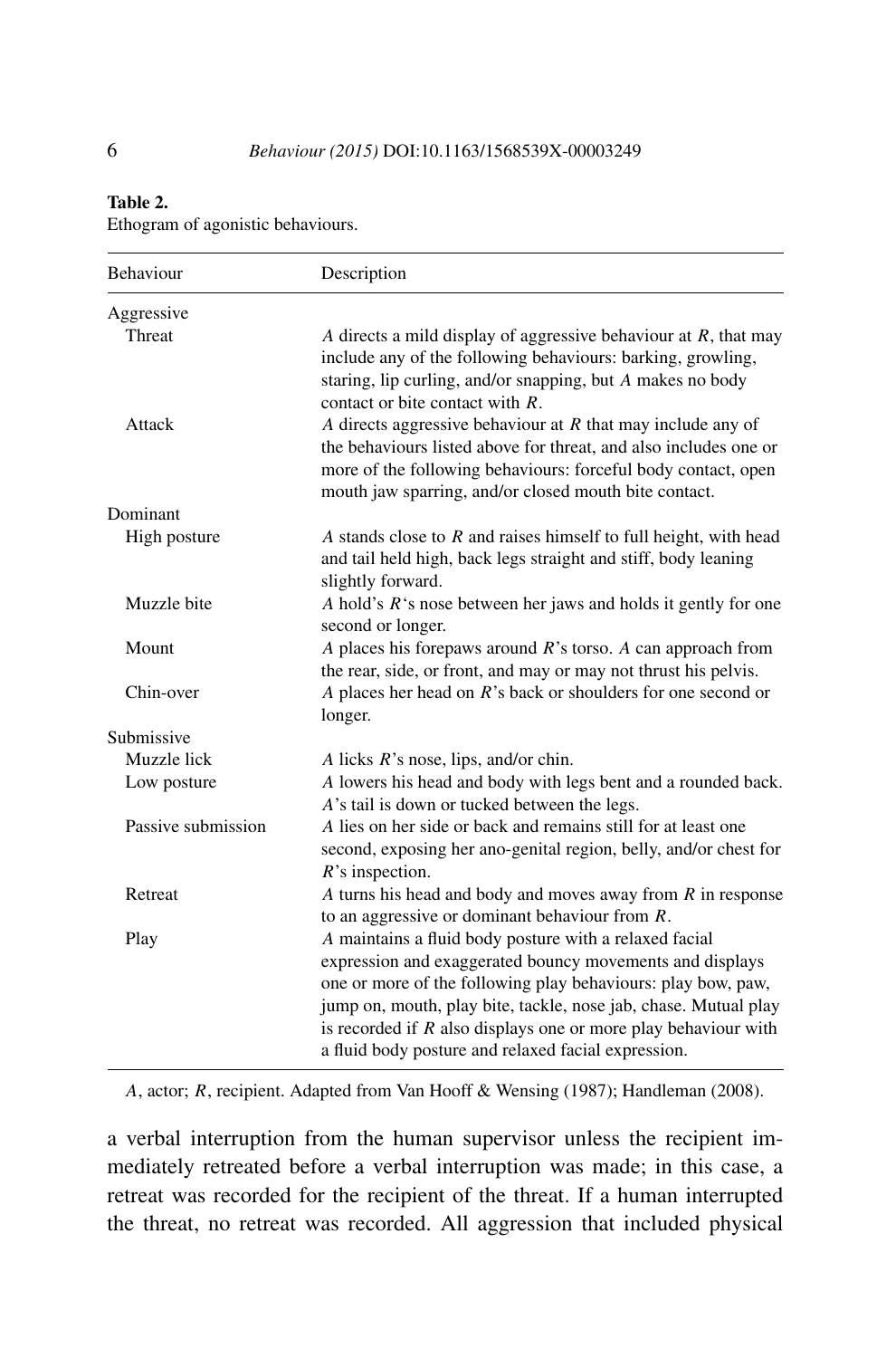contact was immediately interrupted with verbal or physical means (e.g., physically separating and/or restraining one or both dogs), and the dogs involved were separated from the other group members and confined to a crate for 3–5 min immediately afterwards. Pairs of dogs that had several aggressive interactions, as well as those that human supervisors considered likely to get into conflicts, were permanently placed in separate groups. In order to prevent threats and attacks, dogs who approached in a high-posture or mounted another dog were interrupted (the behaviour was subsequently recorded). Human supervisors also reinforced non-aggression. For example, if an active young dog accidentally bumped into an older dog who was resting, the human supervisor would interrupt and redirect the dogs by calling one or both over to sit for a piece of kibble, thereby preventing a potential agonistic interaction and possibly reducing the likelihood of aggressive behaviours in the future. Dogs who displayed aggression during an initial evaluation, frequently initiated aggression or caused an injury more severe than a few small scratches were excluded from the facility. In summary, the dogs were selected for non-aggression, aggressive behaviour was humanely punished (i.e., verbal interruption or temporary isolation from the group), and the absence of aggressive behaviour was rewarded. Therefore, the frequencies of threats, retreats, attacks, high-posture and mounts among the dogs were undoubtedly reduced by human interventions, but it is unlikely that the directionality of agonistic behaviours were altered. We will revisit the issue of human intervention in the discussion.

### *2.2. Statistical analyses*

In order to investigate agonistic dominance relationships, frequencies of aggressive, dominant, and submissive dyadic interactions were used to construct three matrices with actors on the vertical axis and recipients on the horizontal axis. The matrices of submission and dominant behaviours in playful and non-playful contexts were significantly correlated with one another (submission:  $\tau_{rw,av} = 0.411$ ,  $p = 0.001$ , dominant behaviours:  $\tau_{rw,av} = 0.456$ ,  $p = 0.001$ ). Therefore, to increase sample size, agonistic behaviours occurring in playful and non-playful contexts were combined for analyses of unidirectionality, linearity, coverage, and for comparing different agonistic behaviours. For analyses, all matrices of submissive behaviour were transposed, moving recipients to the vertical axis and actors to the horizontal axis, allowing us to compare aggression or dominance emitted with submission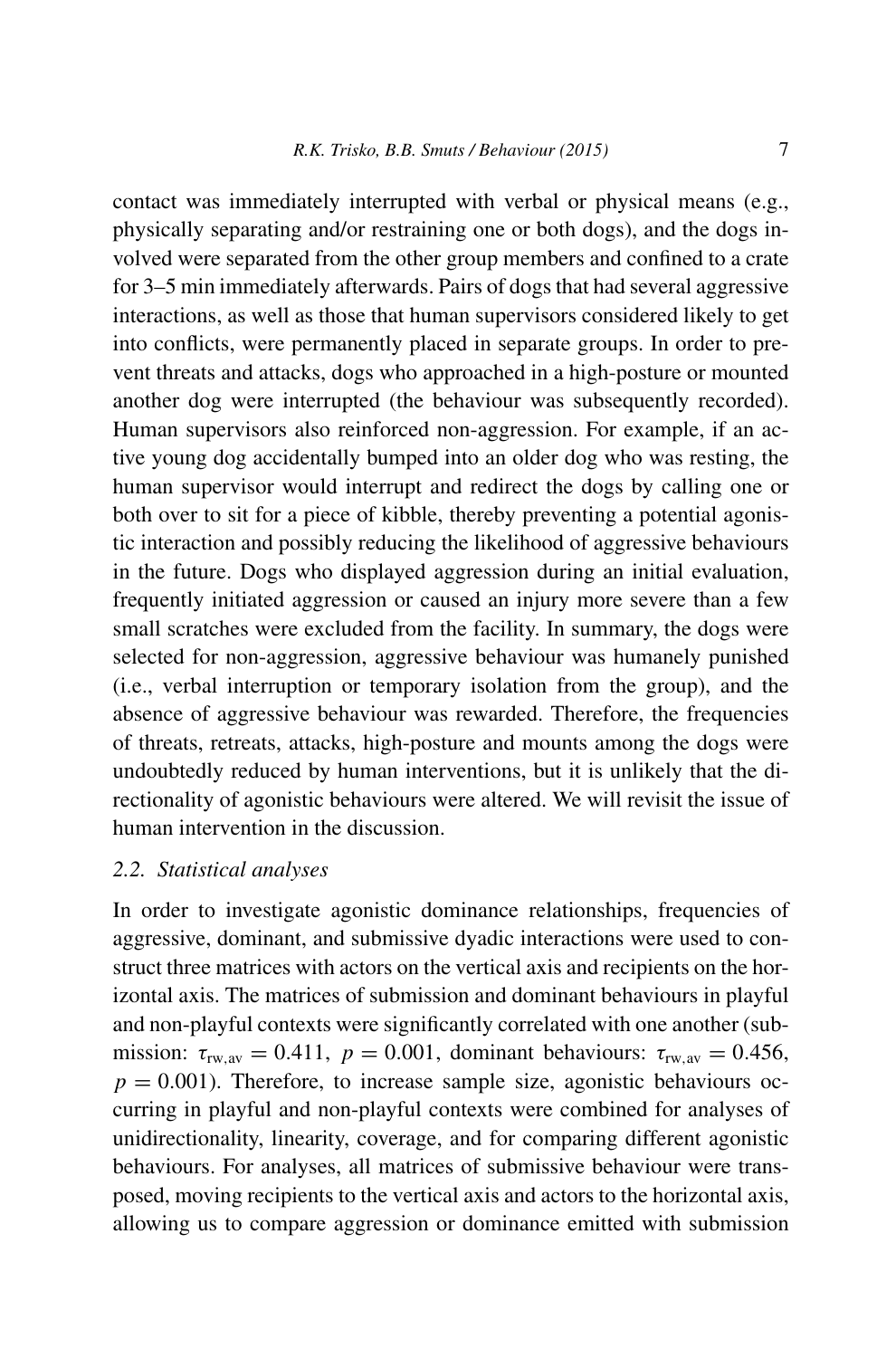received. All matrix analyses were performed using MatMan 1.1 (Noldus Information Technology). For each behavioural matrix, linearity of dominance relationships was assessed using de Vries (1995) improved version of Landau's index of linearity (*h*) (Landau, 1951), which accounts for blank and tied relationships (*h* ). The linearity index (*h* ) accounts for the presence of circular relationships in the group, but blank relationships can also lower the value of  $h'$  even when no circular relationships exist (Klass & Cords, 2011); perfect linearity  $(h' = 1)$  occurs when there are no circular and no blank relationships. The statistical significance of  $h'$  was tested by means of a 2-step randomization test with 10 000 randomizations (de Vries, 1995). If significant linearity was found, we applied the procedure proposed by de Vries (1998) to reorder the dogs in the dominance rank order most consistent with a linear hierarchy for each matrix. The directional consistency index (DCI) of each matrix was calculated as the total number of times a behaviour was performed in the direction of the higher frequency within each dyad (*H*) minus the total number of times the behaviour occurred in the direction of the lower frequency within each dyad (*L*), divided by the total number of times the behaviour was performed by all individuals:  $DCI = (H - L)/(H + L)$ (van Hooff & Wensing, 1987; Cafazzo et al., 2010). To assess the coverage of a behaviour or a behavioural category, we subtracted the number of bidirectional and blank relationships from the total number of dyads to calculate the percentage of unidirectional (1-way relationships). As an additional measure of coverage, we calculated the percentage of dogs in the study group that performed each behaviour at least once.

We calculated three types of correlations. For correlations between agonistic rank orders or between rank order and age (in months) and between rank and size (in pounds) we calculated Kendall  $\tau$  correlations. To test correlations between matrices, we calculated rowwise matrix correlations, which use row totals to control for individual differences in behaviour (Hemelrijk, 1990; de Vries, 1993). For correlations between behavioural matrices with continuous variables we present Kendall's τ<sub>rw, av</sub> statistics. To compare dominance relationships in same-sex versus cross-sex relationships, we constructed a matrix of 'sameness of sex'  $(1 = \text{same-sex}, 0 = \text{cross-sex})$  and compared this to the behavioural matrices. Because group membership fluctuated daily, each dyad was observed together for a different number of hours  $(\text{range} = 4-214, \text{average} = 42)$ . Because there was such large variation in the amount of time each of the 276 dyads were observed with one another, it is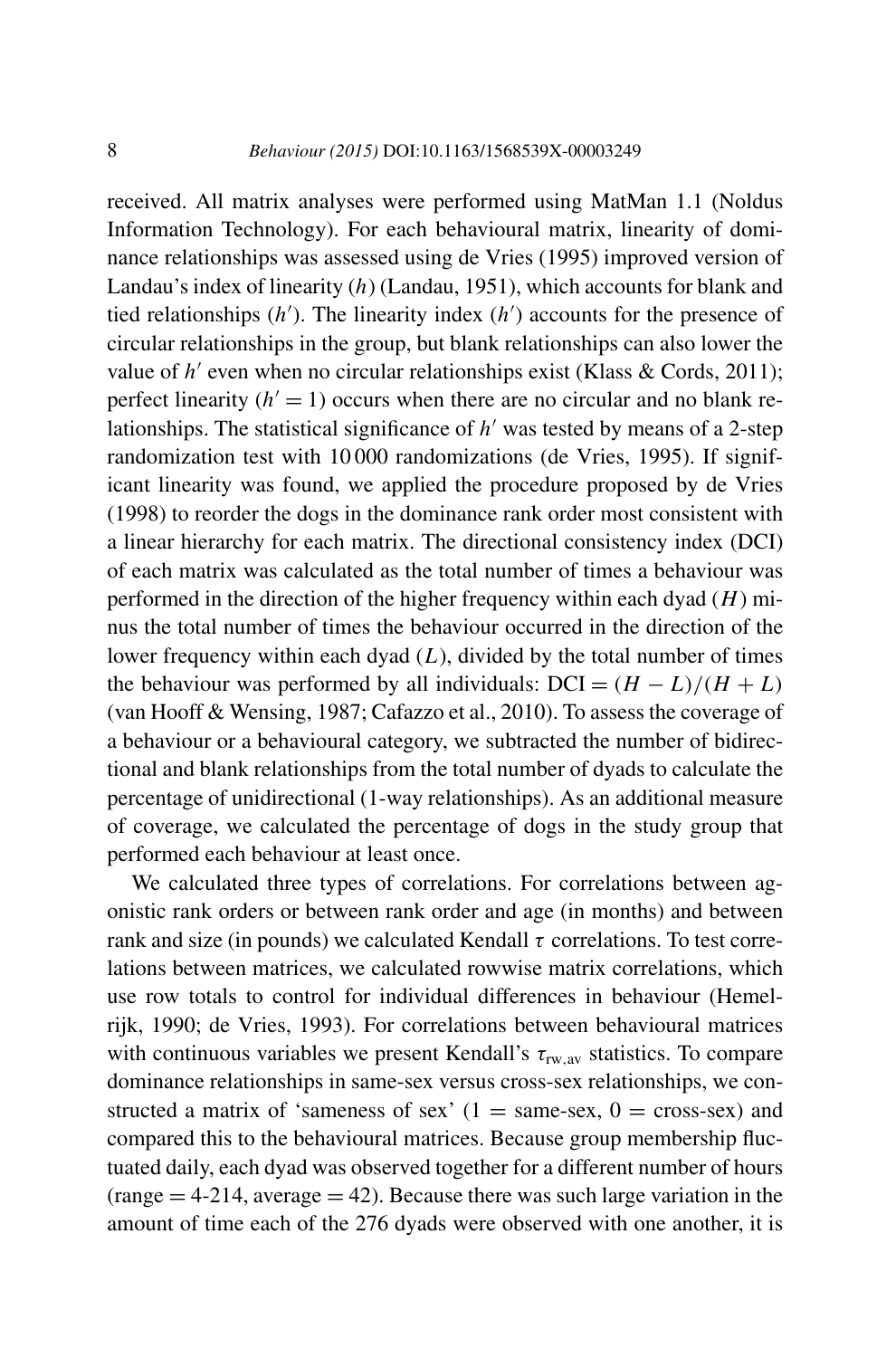possible that a blank relationship for a given dyad was due to the lack of sufficient observation time. We therefore investigated the relationship between two matrices: dyadic observation time and the presence or absence of submission in each dyad (1 = unidirectional or bidirectional submission,  $0 = no$ submission). For correlations that include at least one binomial matrix (i.e., only 1s and 0s) we present  $K_r$  test statistics.

In order to investigate behavioural signals of formal dominance in dogs, separate matrices were constructed using the frequencies of each agonistic behaviour. Directional consistency (DCI) and the number and proportion of 1-way relationships were calculated for each agonistic behaviour matrix. The dogs were never observed in competitive situations, so in order to determine whether the behaviour was multi-contextual, we recorded the proportion of each behaviour in playful and non-playful contexts. Overall, 37% of agonistic behaviours (excluding threats, retreats and conflicts) occurred during play; percentages for each behaviour are shown in Table 5. We then performed rank order correlations to determine if each submissive or dominant behaviour correlated with the aggressive rank order and could therefore be considered 'agonistic' (Table 5). Finally, we calculated the percentage of times that each submissive behaviour was triggered by aggression to determine whether a behaviour communicated formal status rather than aggression or fear. Counter-aggression was defined as threats and attacks triggered by aggression.

For all statistical analyses, two-tailed probabilities are reported. Results were considered statistically significant at probabilities less than or equal to 0.05.

# **3. Results**

# *3.1. Linearity, directional consistency and coverage of dominance relationships*

Submissive displays were the most frequent type of agonistic behaviour and were highly unidirectional ( $N = 609$ ; DCI = 0.974). Dominance displays and aggression were less frequent and showed slightly lower levels of directional consistency (Table 3). The matrix of total submission (Table 4) resulted in low but significant linearity ( $h' = 0.258$ ,  $p = 0.017$ ). The hierarchy based on aggression was also significantly linear  $(h' = 0.236, p = 0.036)$ , but dominance displays did not result in significant linearity  $(h' = 0.135,$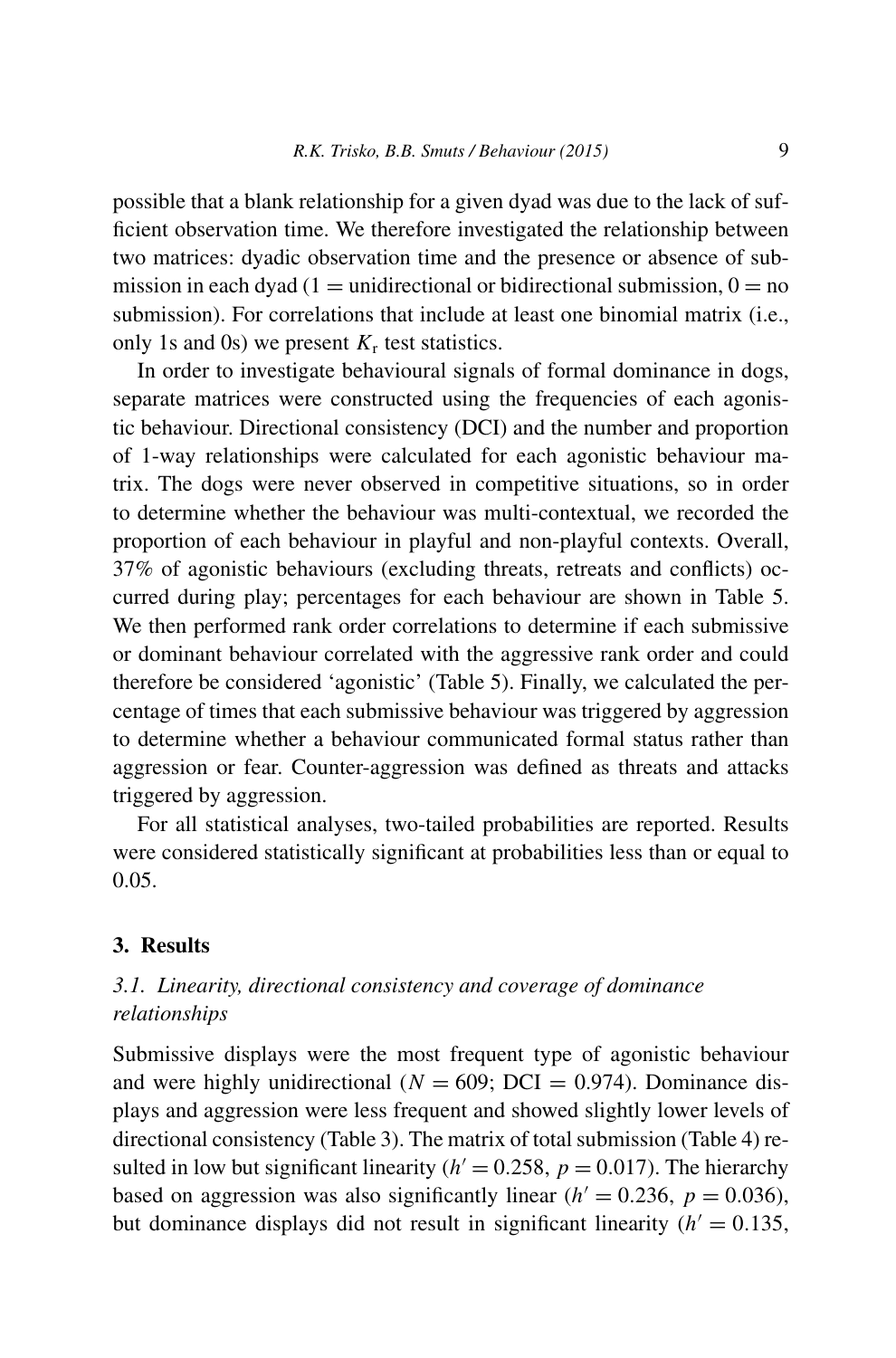$p = 0.770$ . Aggressive behaviours among the dogs were of low intensity; the majority of aggressive behaviour consisted of threats with no physical contact (88%) and attacks never resulted in injury. Counter aggression was rare for threats (2%) but common for attacks; 13 attacks were initiated and 6 (46%) of these involved counter aggression.

The three types of agonistic behaviours were all correlated with one another (aggression and submission received,  $\tau_{rw,av} = 0.4$ ,  $p = 0.0001$ ; dominance and submission received,  $\tau_{rw,av} = 0.51$ ,  $p = 0.0001$ ; dominance and aggression,  $\tau_{rw,av} = 0.36$ ,  $p = 0.0001$ ). All three types of agonistic behaviours showed low coverage indicated by 1-way relationships in less than one third of dyads. There were high percentages of blank relationships, but bidirectional relationships and tied relationships were rare, especially for submission (Table 4). Submission had higher coverage than aggression or dominance displays, with 29% 1-way relationships. In order to determine whether the high percentage of blank relationships was a result of insufficient observation time, we calculated the correlation between the presence of a unidirectional dominance relationship and the number of hours that each dyad was observed in the group together. The presence of a submissive relationship was not significantly correlated with dyadic observation hours  $(K_r = 414, p = 0.210)$ , suggesting that blank relationships were due to a real lack of agonistic interactions in these dyads rather than sampling limitations.

Total submission was significantly linear and showed the highest level of linearity, directional consistency, and coverage of the three types of agonistic behaviours (Table 3). Therefore, we chose the matrix of submissive behaviour (Table 4) to apply the inconsistencies and strength of inconsistencies (I&SI) method proposed by de Vries (1998) to arrange the dogs in the rank order most consistent with a linear hierarchy. We applied the I&SI procedure 20 times, consistently resulting in the same rank order. We used this rank order to correlate dominance rank with age and size.

### *3.2. Age, size, sex and individual differences*

Dominance rank was significantly correlated with age ( $\tau = 0.514$ ,  $p <$ 0*.*001) with older dogs outranking younger dogs. The rank order did not perfectly coincide with age (Table 1), but the older dog was dominant in 74 (91%) of the 81 known dominance relationships. In all relationships in which the younger dog was dominant, the dogs' ages differed by 18 months or less.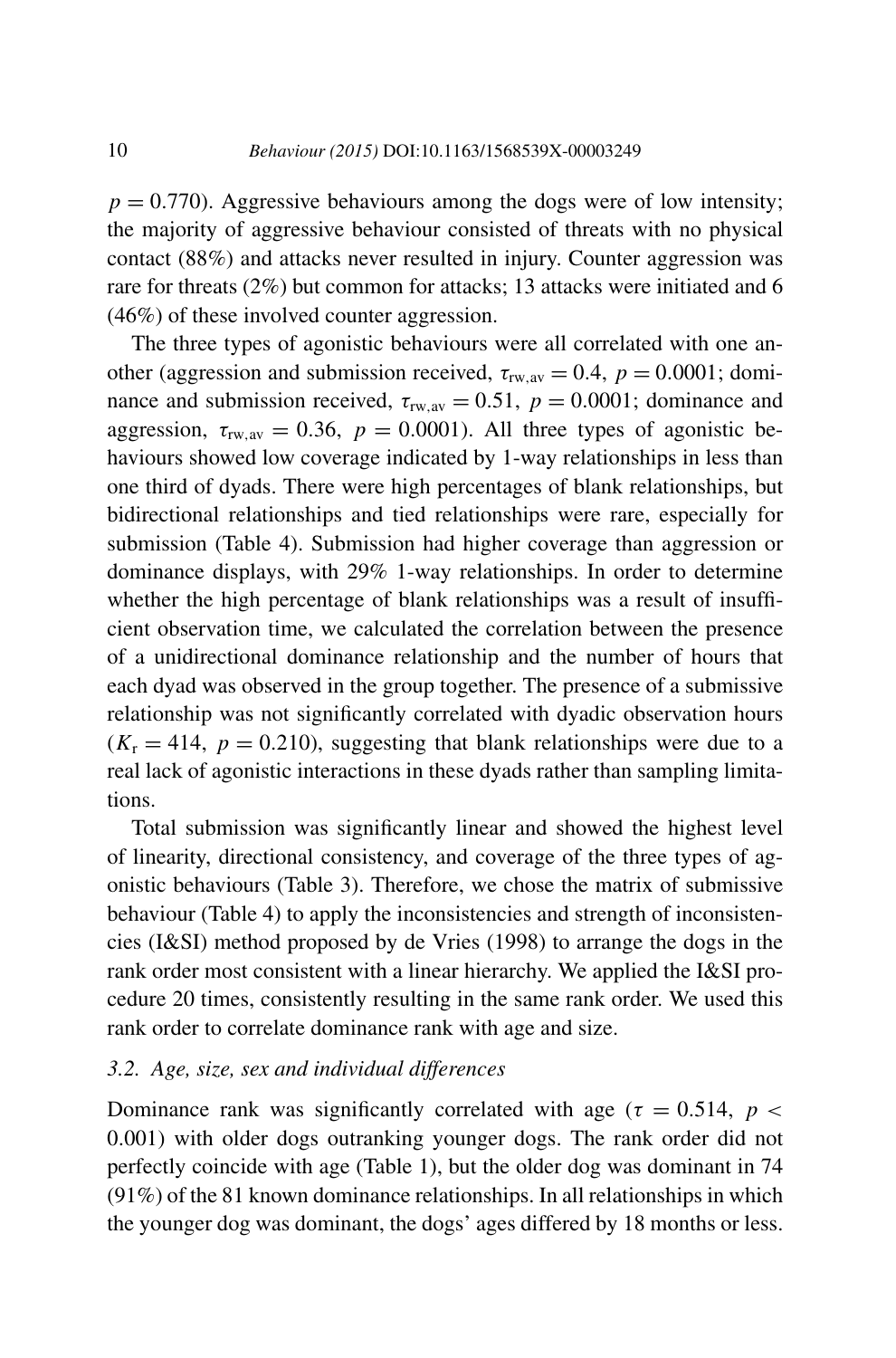| Linearity, unidirectionality and coverage of the 3 types of agonistic behaviour. |                         |                              |                         |                                            |                                            |                                     |                                        |
|----------------------------------------------------------------------------------|-------------------------|------------------------------|-------------------------|--------------------------------------------|--------------------------------------------|-------------------------------------|----------------------------------------|
|                                                                                  | Linearity<br>(h')       | Probability<br>$(2$ -tailed) | g                       | relationships<br>Blank                     | relationships<br>$1-way$                   | $2-way$<br>relationships            | relationships<br>Tied                  |
| Aggression<br>Submission<br>Dominance                                            | 0.258<br>0.135<br>0.236 | 0.014<br>036<br>0.770        | 0.974<br>2.825<br>0.790 | (43 (88.04%)<br>97 (71.38%)<br>(91 (69.2%) | $(29.35\%)$<br>$71(25.72\%)$<br>27 (9.78%) | (2.17%)<br>$4(1.45%)$<br>8 $(2.9%)$ | $(0.36\%)$<br>$5(1.81\%)$<br>$(0.0\%)$ |

Table 3.<br>Linearity, unidirectionality and coverage of the 3 types of agonistic behaviour.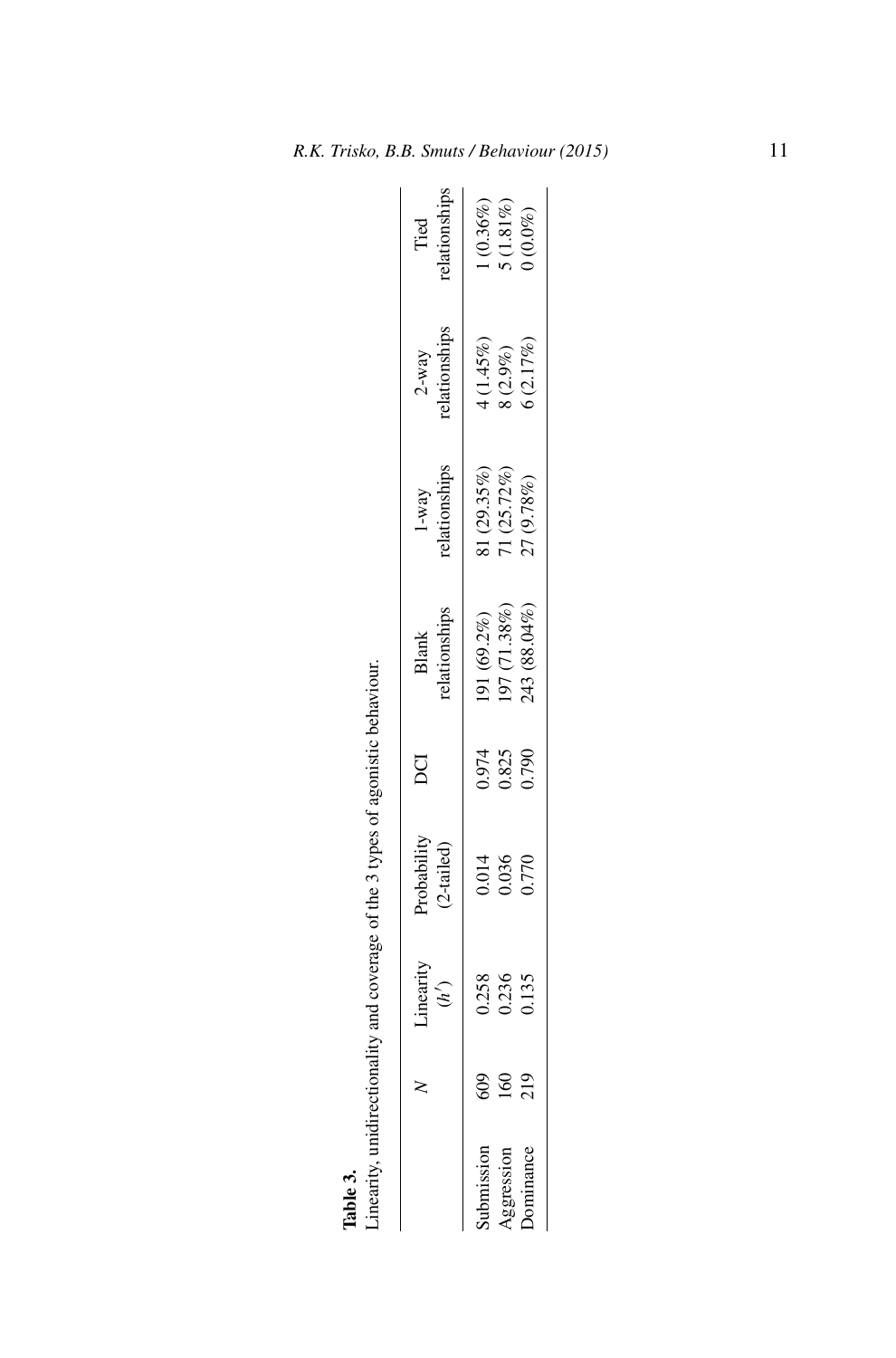| Table 4.                    |                   |                          |   |                          |   |                          |              |                          |              |                          |                          |   |              |  |  |  |            |  |                                                                               |
|-----------------------------|-------------------|--------------------------|---|--------------------------|---|--------------------------|--------------|--------------------------|--------------|--------------------------|--------------------------|---|--------------|--|--|--|------------|--|-------------------------------------------------------------------------------|
| Matrix of total submission. |                   |                          |   |                          |   |                          |              |                          |              |                          |                          |   |              |  |  |  |            |  |                                                                               |
| Actor                       |                   |                          |   |                          |   |                          |              |                          |              |                          |                          |   | Recipient    |  |  |  |            |  |                                                                               |
|                             |                   |                          |   |                          |   |                          |              |                          |              |                          |                          |   |              |  |  |  |            |  | BA CH JB od hp wr wa LH LA FR tg MG rx ML fd sy bd ms li RI MD LZ bn SA Total |
| BA                          | I                 |                          |   |                          |   |                          |              |                          |              |                          |                          |   |              |  |  |  |            |  |                                                                               |
| F                           |                   | $\overline{\phantom{a}}$ |   |                          |   |                          |              |                          |              |                          |                          |   |              |  |  |  |            |  |                                                                               |
| $\mathbf{B}$                |                   |                          | l |                          |   |                          |              |                          |              |                          |                          |   |              |  |  |  |            |  |                                                                               |
| J                           | $\mathcal{L}$     |                          |   | $\overline{\phantom{a}}$ |   |                          |              |                          |              |                          |                          |   |              |  |  |  |            |  |                                                                               |
| $\mathbf{p}$                |                   |                          |   |                          | l |                          |              |                          |              |                          |                          |   |              |  |  |  |            |  |                                                                               |
| Wľ                          |                   |                          |   |                          |   | $\overline{\phantom{a}}$ |              |                          |              |                          |                          |   |              |  |  |  |            |  |                                                                               |
| wa                          | 2                 |                          |   | 157                      |   |                          | $\mathbf{I}$ |                          |              |                          |                          |   |              |  |  |  |            |  |                                                                               |
| $\Xi$                       |                   | $\overline{0}$           |   |                          |   |                          | $\tilde{c}$  | $\overline{\phantom{a}}$ |              |                          |                          |   |              |  |  |  |            |  | 172<br>23                                                                     |
| $\Gamma \forall$            | $\mathbf{\Omega}$ |                          |   |                          |   |                          |              |                          | $\mathsf{I}$ |                          |                          |   |              |  |  |  |            |  |                                                                               |
| $\mathbb{R}$                |                   |                          |   |                          |   |                          |              |                          |              | $\overline{\phantom{a}}$ |                          |   |              |  |  |  | $\ddot{ }$ |  | $\circ$                                                                       |
|                             |                   |                          |   |                          |   |                          |              |                          |              |                          | $\overline{\phantom{a}}$ |   |              |  |  |  |            |  |                                                                               |
| $\frac{5}{26}$              |                   |                          |   | c                        |   |                          |              |                          |              |                          |                          | I |              |  |  |  |            |  | $\overline{24}$                                                               |
| <b>IX</b>                   |                   |                          |   |                          |   |                          |              |                          |              |                          |                          |   | $\mathsf{I}$ |  |  |  |            |  | $\overline{6}$                                                                |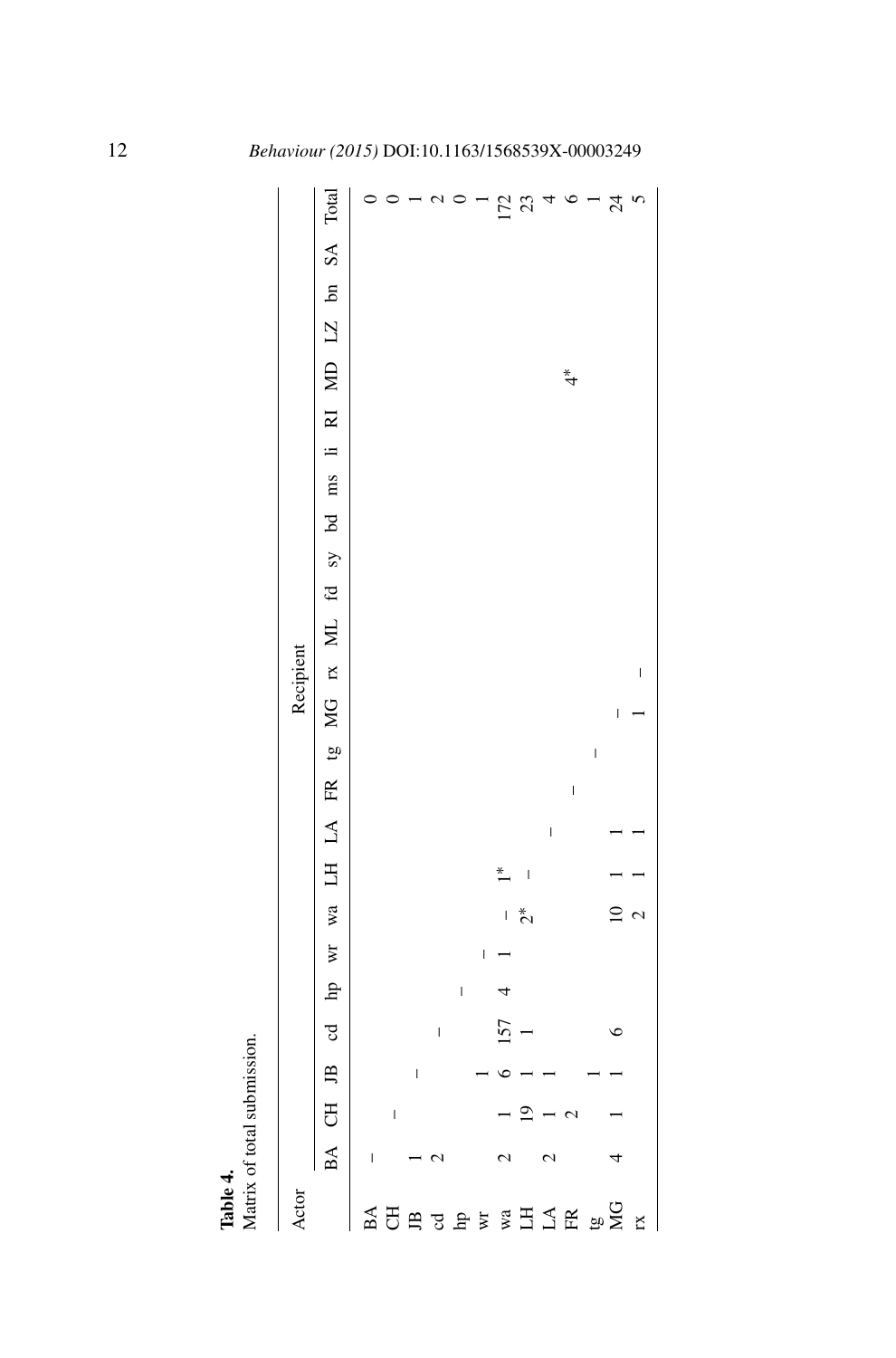|           |                                        |                          |                          |                          |                          |                          |                          |                          | $\overline{17}$ |                          | $8\frac{3}{2}$ 8                          |                          | 609                      |
|-----------|----------------------------------------|--------------------------|--------------------------|--------------------------|--------------------------|--------------------------|--------------------------|--------------------------|-----------------|--------------------------|-------------------------------------------|--------------------------|--------------------------|
|           | MD LZ bn SA Total                      |                          |                          |                          |                          |                          |                          |                          |                 |                          | $\overline{a}$                            | I                        |                          |
|           |                                        |                          |                          |                          |                          |                          |                          |                          |                 |                          | $\overline{\phantom{a}}$                  | $\boldsymbol{\hat{z}}^*$ | 3                        |
|           |                                        |                          |                          |                          |                          | $\tilde{c}$              |                          |                          |                 | $\overline{\phantom{a}}$ |                                           |                          |                          |
|           |                                        |                          |                          |                          |                          |                          |                          |                          |                 |                          |                                           |                          |                          |
|           |                                        |                          |                          |                          |                          |                          |                          |                          | I               |                          |                                           |                          |                          |
|           |                                        |                          |                          |                          |                          |                          |                          | $\overline{\phantom{a}}$ |                 |                          |                                           |                          | $\circ$                  |
|           |                                        |                          |                          |                          |                          |                          | $\overline{\phantom{a}}$ |                          |                 |                          |                                           |                          |                          |
|           |                                        |                          |                          |                          |                          | $\overline{\phantom{a}}$ |                          |                          |                 |                          |                                           |                          | $\overline{7}$           |
|           |                                        |                          |                          |                          | $\overline{\phantom{a}}$ |                          |                          |                          |                 |                          |                                           |                          |                          |
|           |                                        |                          |                          | $\overline{\phantom{a}}$ |                          |                          |                          |                          |                 |                          |                                           |                          | 0                        |
|           |                                        |                          | $\overline{\phantom{a}}$ |                          |                          |                          |                          |                          |                 |                          |                                           |                          |                          |
|           | ML fd sy bd ms li RI                   | $\overline{\phantom{a}}$ |                          |                          |                          |                          |                          |                          |                 |                          |                                           |                          | $\overline{\mathcal{C}}$ |
| Recipient |                                        |                          |                          |                          |                          |                          |                          |                          |                 |                          |                                           | $\supseteq$              | $\overline{c}$           |
|           |                                        |                          |                          |                          |                          |                          |                          |                          |                 |                          | $\epsilon$<br>1                           | 3                        | $\circ$                  |
|           |                                        |                          |                          |                          |                          |                          |                          |                          |                 |                          |                                           |                          | $\circ$                  |
|           |                                        |                          |                          |                          |                          |                          |                          |                          |                 |                          | $\overline{2}$                            |                          | 22                       |
|           |                                        |                          |                          |                          |                          |                          | $\mathrel{\sim}$         |                          |                 |                          |                                           |                          | $\overline{5}$           |
|           |                                        |                          |                          |                          |                          |                          |                          |                          |                 |                          | 22                                        | $\Omega$                 | 56                       |
|           |                                        |                          |                          |                          |                          |                          |                          |                          |                 | 32                       | $\mathbf{C}$                              | $\infty$                 |                          |
|           |                                        |                          |                          |                          |                          |                          |                          |                          |                 |                          |                                           |                          | $\mathbf 5$              |
|           |                                        |                          |                          |                          |                          |                          |                          |                          |                 |                          |                                           |                          | $\overline{5}$           |
|           |                                        |                          |                          |                          |                          | 2                        |                          |                          |                 |                          |                                           |                          | 172                      |
|           |                                        |                          |                          |                          |                          |                          |                          | c                        |                 |                          |                                           | $\mathfrak{c}$           | 22                       |
|           |                                        |                          |                          |                          |                          |                          |                          |                          |                 |                          | 109                                       | $30\,$                   | 165                      |
|           | BA CH JB od hp wr wa LH LA FR tg MG rx |                          |                          |                          |                          |                          |                          |                          |                 |                          |                                           |                          | 26                       |
| Actor     |                                        | Σ                        | $\mathbf{f}$             |                          | $^{57}$                  | ms                       | $\equiv$                 | $\mathbb R$              |                 |                          | $\frac{5}{2}$ $\frac{1}{2}$ $\frac{5}{2}$ | $S\mathbf{A}$            | Total                    |

Lower case, males; upper case, females. Lower case, males; upper case, females.<br>\*2-way relationships. 2-way relationships.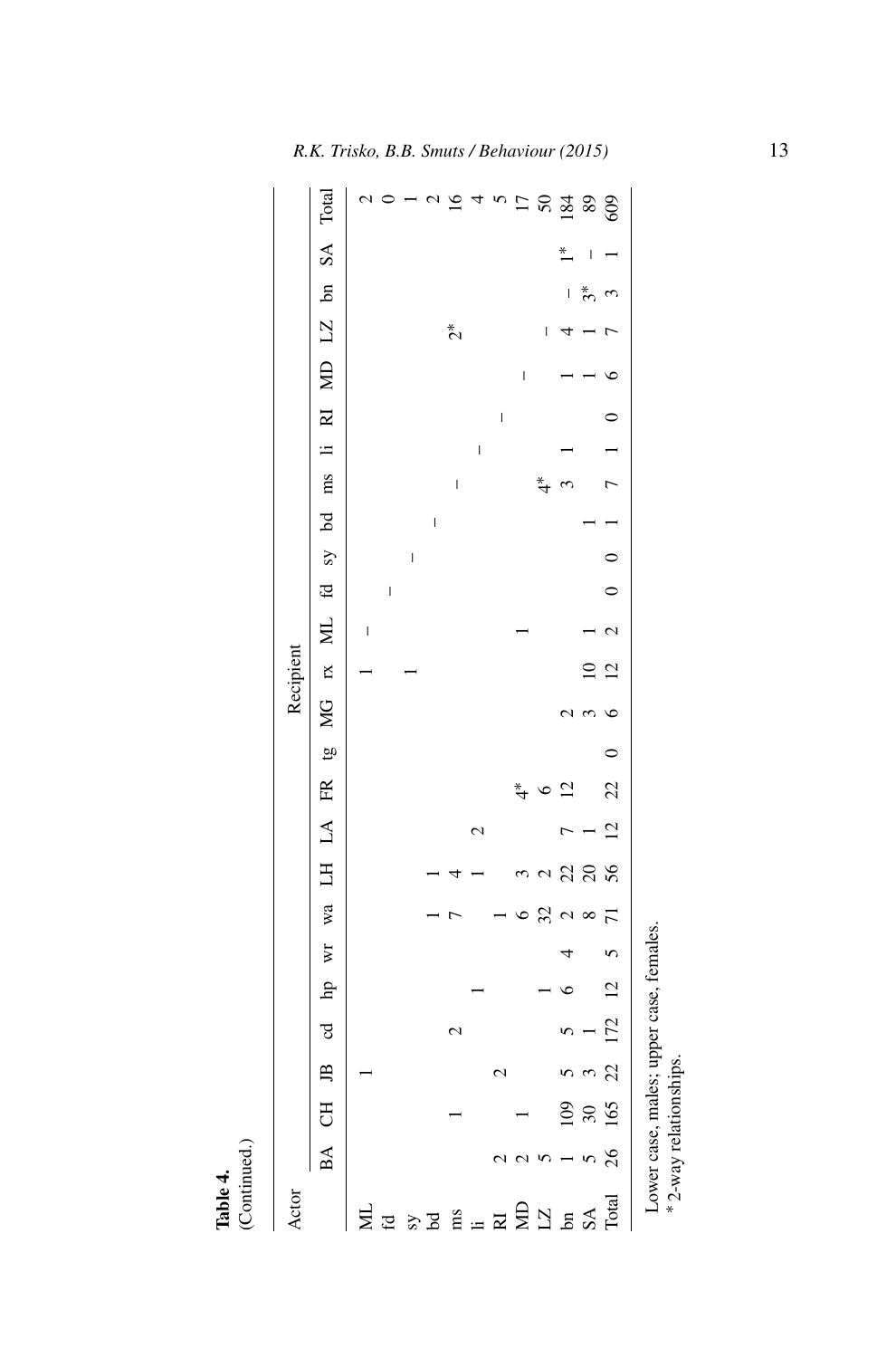Dominance rank was not correlated with weight ( $\tau = 0.029$ ,  $p = 0.862$ ). Aggression ( $K_r = 187$ ,  $p = 0.039$ ) and 1-way submissive relationships  $(K_r = 264, p = 0.022)$  were significantly more frequent in same-sex than in cross-sex dyads. We found large individual variation in the number of known dominance relationships that each dog formed; one dog had zero known relationships; nine dogs had between one and four known relationships; ten dogs had between five and ten, and five dogs had between 11 and 15 (Table 1).

#### *3.3. Formal dominance*

Muzzle licks  $(N = 364)$  occurred more often than any other agonistic behaviour and were performed in the highest proportion of relationships (18%) and by the highest proportion of dogs (58%). Bi-directional muzzle licking occurred in only 4 dyads (1%). Except for low coverage they met the criteria for a formal display of submission (i.e., unidirectional, multi-contextual, correlated with aggressive relationships, not induced by aggression) (Table 5). Muzzle licks were highly unidirectional ( $DCI = 0.961$ ) and were consistent in both playful (23%) and non-playful contexts (77%). The muzzle lick rank order was significantly correlated with the rank order based on aggression  $(\tau = 0.77, p < 0.0001)$ . The muzzle lick matrix was significantly correlated with the matrix of aggression ( $\tau_{rw,av} = 0.31$ ,  $p = 0.001$ ), but muzzle licks were never induced by aggression, suggesting that they are not a conditioned fear response.

Low posture, passive submission, and retreats were perfectly unidirectional, but they had lower coverage than muzzle licks and were sometimes induced by aggression. Muzzle bites and high posture had low coverage but met the other criteria for a formal status signal (i.e., unidirectional, multicontextual, correlated with aggressive relationships, not induced by aggression). Chin-overs had low directional consistency ( $DCI = 0.698$ ). Mounts were perfectly unidirectional and showed relatively high coverage. However, the directionalities of mounts and chin-overs were not correlated with those of aggression or submission, and therefore these behaviours were not good indicators of status in dogs (see Table 5 for all results). Threats  $(N = 142)$ showed high directional consistency ( $DCI = 0.905$ ), relatively high coverage (26.8%) and produced a rank order that was significantly correlated with the submissive rank order ( $\tau = 0.49$ ,  $p = 0.0009$ ).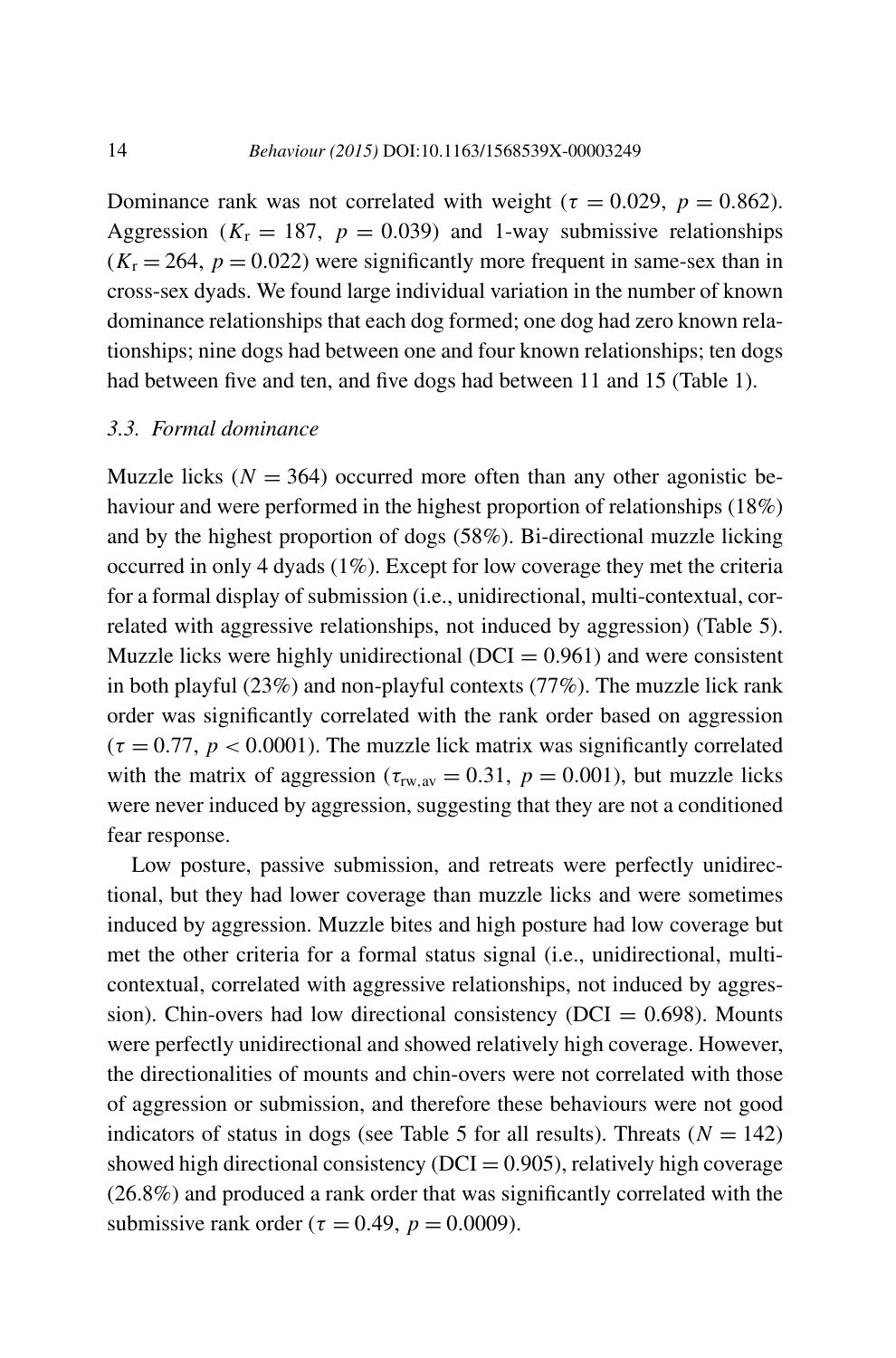|              | DCI              | layful contexts<br>Performed in                                                                                                                                                                                                                                                                                                    | <b>Mationships</b><br>$1-way$                                                                    | 2-way<br>elationships                                                                                                                                    | Dogs that<br>performed the<br>behaviour                                                                            | ggression (Trw, av<br>Correlation with                                                                                | nduced by<br>iggression                                                                                                                                                  |
|--------------|------------------|------------------------------------------------------------------------------------------------------------------------------------------------------------------------------------------------------------------------------------------------------------------------------------------------------------------------------------|--------------------------------------------------------------------------------------------------|----------------------------------------------------------------------------------------------------------------------------------------------------------|--------------------------------------------------------------------------------------------------------------------|-----------------------------------------------------------------------------------------------------------------------|--------------------------------------------------------------------------------------------------------------------------------------------------------------------------|
| Muzzle lick  |                  | 3(22.8%                                                                                                                                                                                                                                                                                                                            |                                                                                                  |                                                                                                                                                          | 4(58.3%                                                                                                            |                                                                                                                       |                                                                                                                                                                          |
| Low posture  |                  |                                                                                                                                                                                                                                                                                                                                    |                                                                                                  |                                                                                                                                                          |                                                                                                                    |                                                                                                                       |                                                                                                                                                                          |
| Passive s    |                  |                                                                                                                                                                                                                                                                                                                                    |                                                                                                  |                                                                                                                                                          |                                                                                                                    |                                                                                                                       |                                                                                                                                                                          |
| Retreat      |                  |                                                                                                                                                                                                                                                                                                                                    |                                                                                                  |                                                                                                                                                          |                                                                                                                    |                                                                                                                       |                                                                                                                                                                          |
| High posture |                  |                                                                                                                                                                                                                                                                                                                                    |                                                                                                  |                                                                                                                                                          |                                                                                                                    |                                                                                                                       |                                                                                                                                                                          |
| Muzzle bite  |                  |                                                                                                                                                                                                                                                                                                                                    |                                                                                                  |                                                                                                                                                          |                                                                                                                    |                                                                                                                       |                                                                                                                                                                          |
| Mount        |                  | $\begin{array}{l} 77 \ (29.5\%) \\ 8 \ (44.4\%) \\ 0 \ (0.0\%) \\ 0 \ (0.3\%) \\ 2 \ (33.3\%) \\ 9 \ (84.3\%) \\ 13 \ (47.8\%) \\ 13 \ (47.8\%) \\ 14 \ (71.4\%) \\ 15 \ (71.4\%) \\ 16 \ (71.4\%) \\ 17 \ (71.4\%) \\ 18 \ (71.4\%) \\ 19 \ (71.4\%) \\ 10 \ (71.4\%) \\ 11 \ (71.4\%) \\ 14 \ (71.4\%) \\ 15 \ (71.4\%) \\ 16 \$ | 50 (18.1%)<br>29 (10.5%)<br>10 (3.6%)<br>27 (9.8%)<br>4 (1.5%)<br>4 (3.5%)<br>11 (4%)<br>11 (4%) | $(1.5\%)$<br>$(0.0\%)$<br>$(0.0\%)$<br>$(0.0\%)$<br>$(0.0\%)$<br>$(0.0\%)$<br>$(0.0\%)$<br>$(0.0\%)$<br>$(0.0\%)$<br>$(0.0\%)$<br>$(0.0\%)$<br>$(0.0\%)$ | $6 (25%)$<br>$8 (33.3%)$<br>$4 (58.3%)$<br>$1 (25.5%)$<br>$7 (29.2%)$<br>$3 (54.2%)$<br>$7 (29.2%)$<br>$1 (29.2%)$ | $\begin{array}{l} 3.1^* \\ 3.9^* \\ 0.2^* \\ 0.5^* \\ 0.5^* \\ 0.03^* \\ 0.03 \\ 0.00 \\ 0.00 \\ 0.00 \\ \end{array}$ | $0$ $(0.0\%)$<br>$18$ $(9.3\%)$<br>$34$ $(100\%)$<br>$0$ $(0.0\%)$<br>$0$ $(0.0\%)$<br>$0$ $(0.0\%)$<br>$0$ $(0.0\%)$<br>$0$ $(0.0\%)$<br>$1$ $(2.2\%)$<br>$3$ $(2.2\%)$ |
| Chin over    | 0.698            |                                                                                                                                                                                                                                                                                                                                    |                                                                                                  |                                                                                                                                                          |                                                                                                                    |                                                                                                                       |                                                                                                                                                                          |
| Threat       | 000 <sub>1</sub> |                                                                                                                                                                                                                                                                                                                                    |                                                                                                  |                                                                                                                                                          |                                                                                                                    | NA<br>NA                                                                                                              |                                                                                                                                                                          |
| Attack       | .368             |                                                                                                                                                                                                                                                                                                                                    | 5(2.2%)                                                                                          |                                                                                                                                                          | (25%)                                                                                                              |                                                                                                                       |                                                                                                                                                                          |
|              |                  |                                                                                                                                                                                                                                                                                                                                    |                                                                                                  |                                                                                                                                                          |                                                                                                                    |                                                                                                                       |                                                                                                                                                                          |

**Table 5.** Check the Boston Commander States Analysis of status. Analysis of behaviours as formal displays of status.

\* Statistically significant; two-tailed  $p$ -value < 0.05. Statistically significant; two-tailed *p*-value *<* 0.05.

*R.K. Trisko, B.B. Smuts / Behaviour (2015)* 15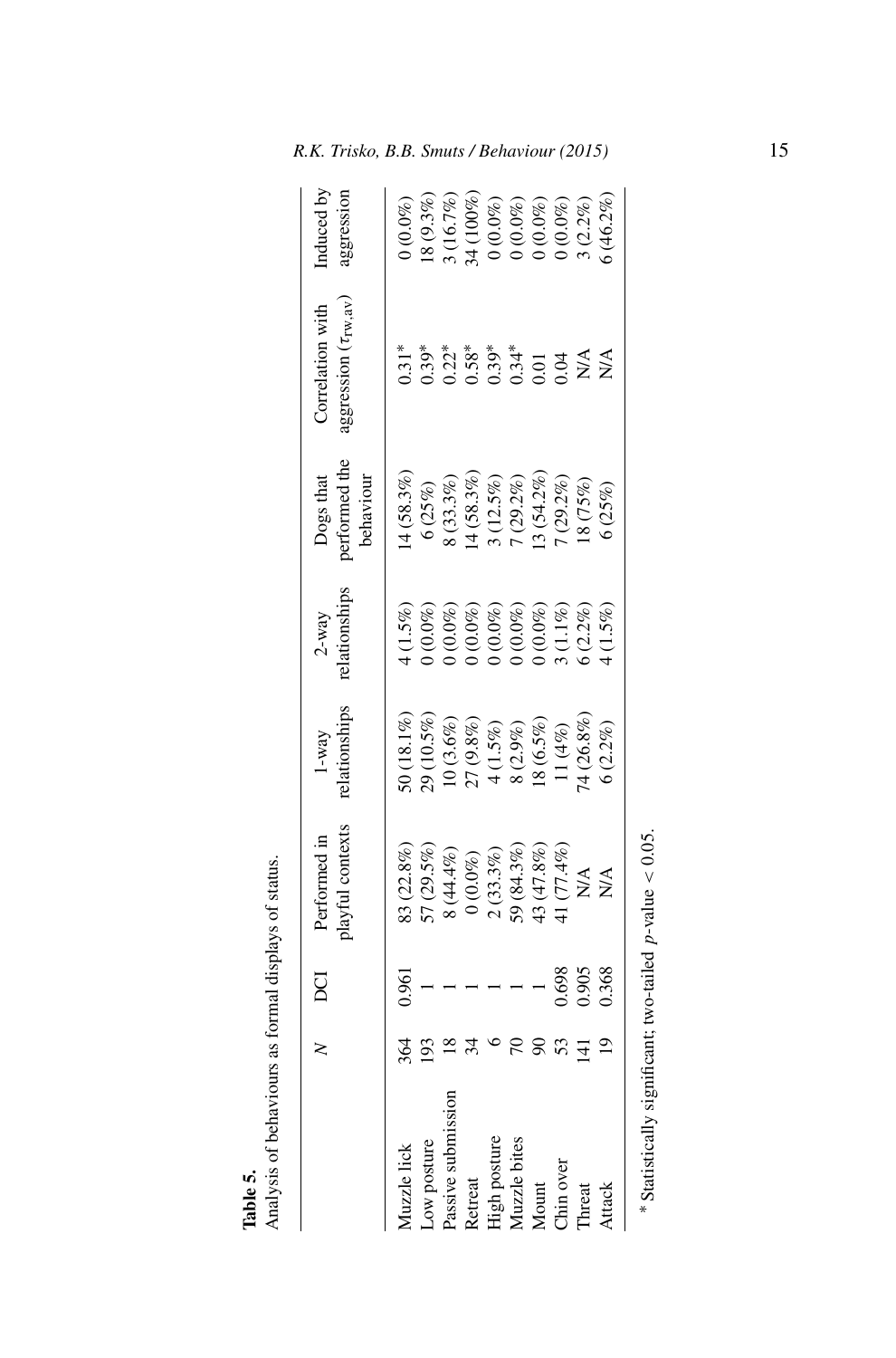# **4. Discussion**

# *4.1. Linearity, directional consistency and coverage of dominance relationship*

Dominance relationships based on submission and aggression among the dogs in this study were highly unidirectional and significantly linear. An age-based linear dominance hierarchy applied to the group as a whole with submissive behaviour being the best indicator of dominance relationships. This 'submission' hierarchy showed significant linearity, very few bidirectional relationships and no circular relationships (Tables 3 and 4). The coverage of dominance relationships in the daycare group, however, was low, with unidirectional submissive relationships observed in only 29% of the dyads (Table 3). Aggression in the daycare group was significantly linear, correlated with the receipt of submission, and showed fairly high directional consistency, but it was not as unidirectional as submission (Table 3). Dominant behaviour did not result in significant linearity.

Similar data exist on the directional consistency, linearity and coverage of agonistic behaviour for a captive wolf pack (Van Hooff & Wensing, 1987), a group of free-living dogs on the outskirts of Rome (Cafazzo et al., 2010), and a semi-permanent group of sexually intact companion dogs that were temporarily housed together in an outdoor enclosure (van der Borg et al., 2012). These three studies, like this one, found that submission was the most unidirectional, linear, and frequent agonistic behaviour and therefore served as a better indicator of dominance relationships than dominance displays or aggression (Van Hooff & Wensing, 1987; Cafazzo et al., 2010; van der Borg et al., 2012). Although submission was highly unidirectional and significantly linear in all 4 groups, linearity (*h* ) for submission was lower in this study than it was in the other three (Table 6). Because submission was highly unidirectional with very few non-transitive relationships (Table 4), the lower value of  $h'$  in our study likely reflects the high percentage of blank relationships (Table 3). Coverage of submission was highest in the wolf pack with 1-way submissive relationships evident in 85% of dyads, slightly lower in the groups of feral and intact companion dogs with 1-way relationships documented in 72–75% of dyads, and lowest in the daycare group of neutered dogs with 1-way relationships in 29% of dyads (Table 6).

The lower coverage of dominance relationships in the daycare group compared to the other groups of dogs and wolves was most likely a result of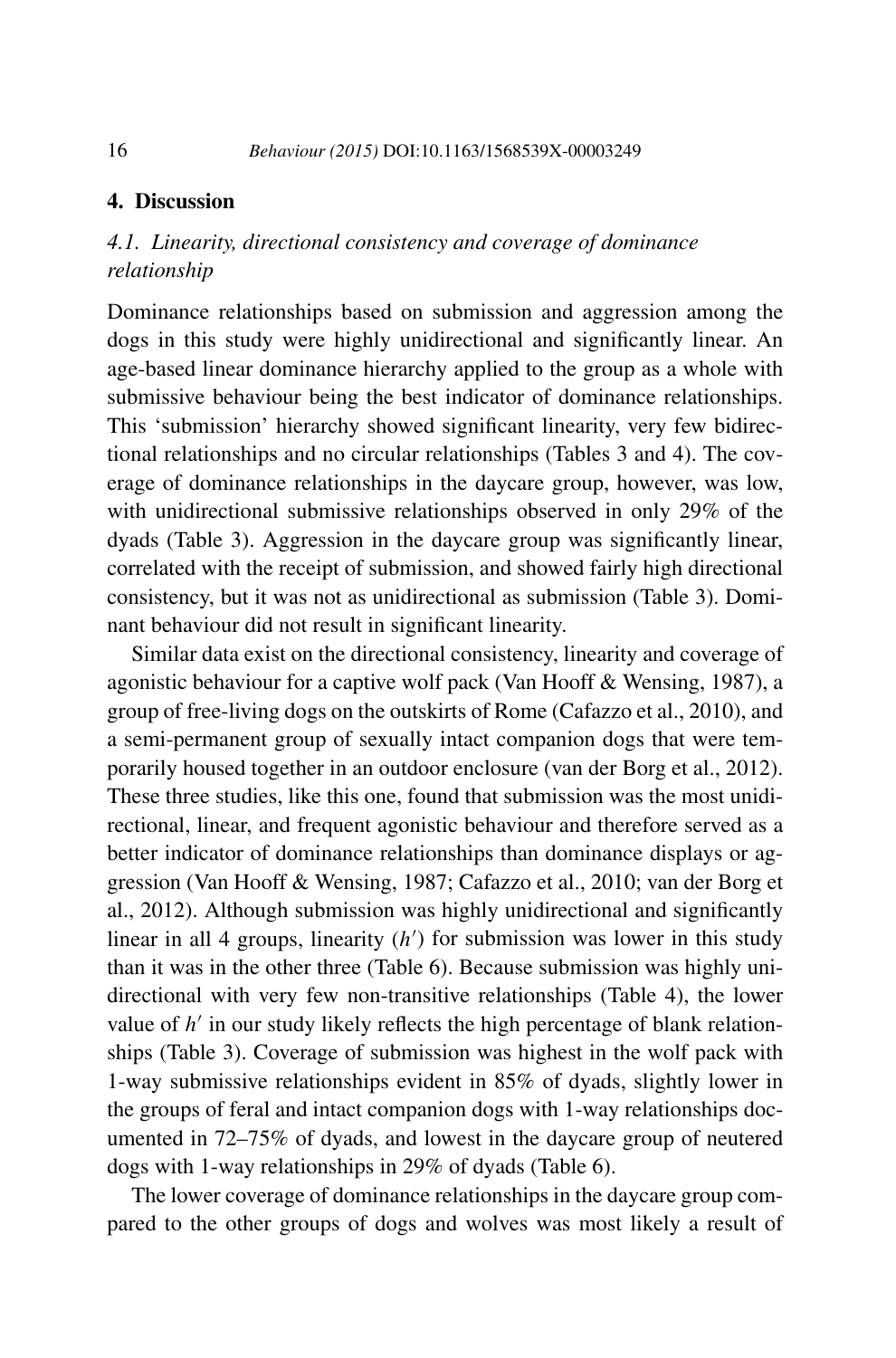#### **Table 6.**

Directional consistency, linearity and coverage of submission in four groups of canines.

|                                                                   | Directional<br>consistency<br>(DCI) | Linearity<br>(h') | Coverage<br>$(\% 1$ -way<br>relationships) |
|-------------------------------------------------------------------|-------------------------------------|-------------------|--------------------------------------------|
| Neutered companion dogs <sup>a</sup><br>(current study)           | 0.97                                | 0.26              | 29%                                        |
| Intact companion dogs <sup>b</sup><br>(van der Borg et al., 2012) | 0.97                                | 0.94              | 75%                                        |
| Feral dogs, mostly intact <sup>a</sup><br>(Cafazzo et al., 2010)  | 0.96                                | 0.63              | 72%                                        |
| Captive wolves <sup>c</sup><br>(van Hooff & Wensing, 1987)        | 0.98                                | 0.92              | 85%                                        |

<sup>a</sup> Based on all submission combined.

<sup>b</sup> Based on 'low posture' only.

<sup>c</sup> Based on 'low posture' only (data from 1978 only).

reduced competition due to neutering and other human influences. The study dogs were neutered and fed meals outside of the group setting, eliminating the need to compete for mates or food; they socialized at the daycare facility regularly, but group membership was constantly changing and the group did not live together on a full-time basis. Competition for some resources (e.g., space, social partners, small pieces of kibble, etc.) did still occur in the dog daycare setting, but if there is little need for two dogs to compete with one another for meals and mates, it may sometimes be advantageous for them to avoid social interactions and peacefully co-exist without establishing a dominance relationship. Indeed, about half of the dyads in this group were not observed engaging in any social interactions at all other than occasional sniffing. In other dyads with blank agonistic relationships, however, the dogs affiliated regularly and engaged in social play without exchanging agonistic behaviour or establishing a dominance relationship (unpublished data), suggesting that true 'egalitarian' relationships, which appear to be rare in most social mammals (Hand, 1986), may be common in neutered companion dogs and are worthy of further study. Human supervisors also interrupted and/or humanely punished aggression (e.g., temporary isolation), reinforced nonaggression (e.g., praise, kibble), and excluded more aggressive dogs from the environment, undoubtedly reducing the frequency of agonistic interactions in this study, particularly aggression and dominance displays. Another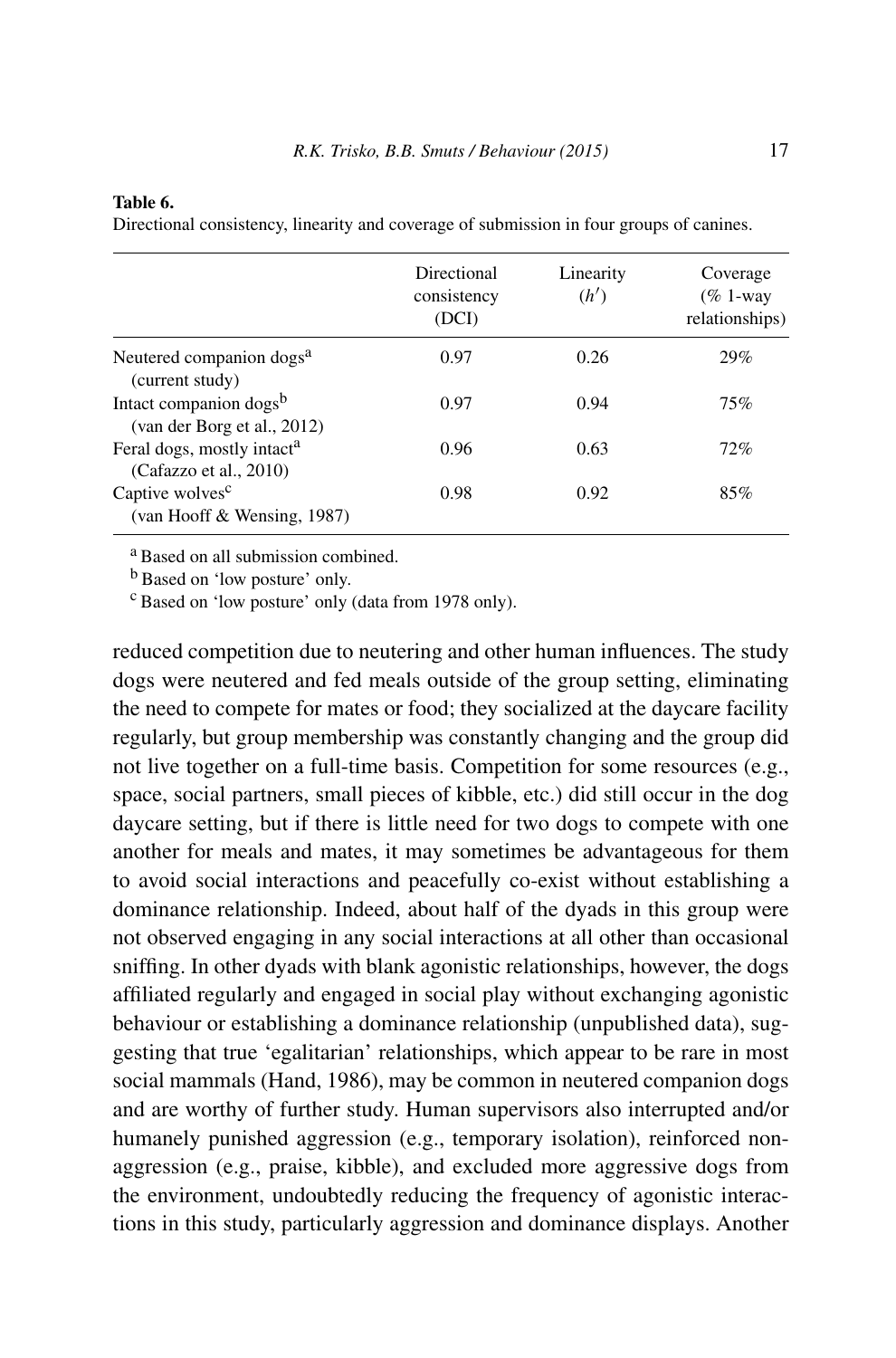potential reason for low coverage in this study is that some agonistic displays, particularly high or low postures, were sometimes difficult to detect due to floppy ears, cropped tails, bushy coats and large size discrepancies between many of the daycare dogs. The observer probably recognized postural displays less often in the daycare group than researchers did in other studies in which the animals showed less variation in size and coat (Van Hooff & Wensing, 1987; Cafazzo et al., 2010; van der Borg et al., 2012). An intriguing but as yet unstudied question is whether the dogs themselves find it more difficult to identify displays of high or low posture when interacting with morphologically variable conspecifics.

The four studies reviewed here suggest that even without direct human influence the coverage of dominance relationships may be lower for dogs than for wolves (Table 6). The companion dogs studied by van der Borg et al. (2012) were sexually intact and the observers did not intervene directly in the dogs' interactions. The dogs in the feral group studied by Cafazzo et al. (2010) were intact, and they ranged freely, competed for food and mates, and rarely, if ever, interacted with humans (Bonanni et al., 2010; Cafazzo et al., 2010). Coverage of dominance relationships in these groups was higher than in our daycare group, but still lower than in the captive wolf pack (Table 6). A closer examination of the feral group reveals that about half of the female–female dyads had blank agonistic relationships (Cafazzo et al., 2010), suggesting that blank relationships may be relatively common in groups of domestic dogs. This apparent reduced coverage of dominance relationships in dogs compared to wolves may be related to competitive pressures and may have a genetic component due to the effects of domestication. Since dogs split from wolves their group structures have become more variable and fluid, and cooperative hunting and communal pup care seem to be less common in feral dogs than they are in wolves (Pal, 2003; Boitani et al., 2007; Miklosi, 2007; Cafazzo et al., 2014; Viryáni & Range, 2014). Dominance rank continues to correlate with reproductive success in free-living dogs now (Cafazzo et al., in press) and probably did throughout the course of domestication (Smuts, 2010), but it may be less critical to reproductive success in groups of dogs than in wolf packs, which typically contain only one dominant, breeding pair (Peterson et al., 2002; Mech & Boitani, 2003; Sands & Creel, 2004; Vonholdt et al., 2008). In general, due to their association with humans, the range of social environments has become much more variable for dogs than for wolves (Boitani et al., 2007; Miklosi, 2007).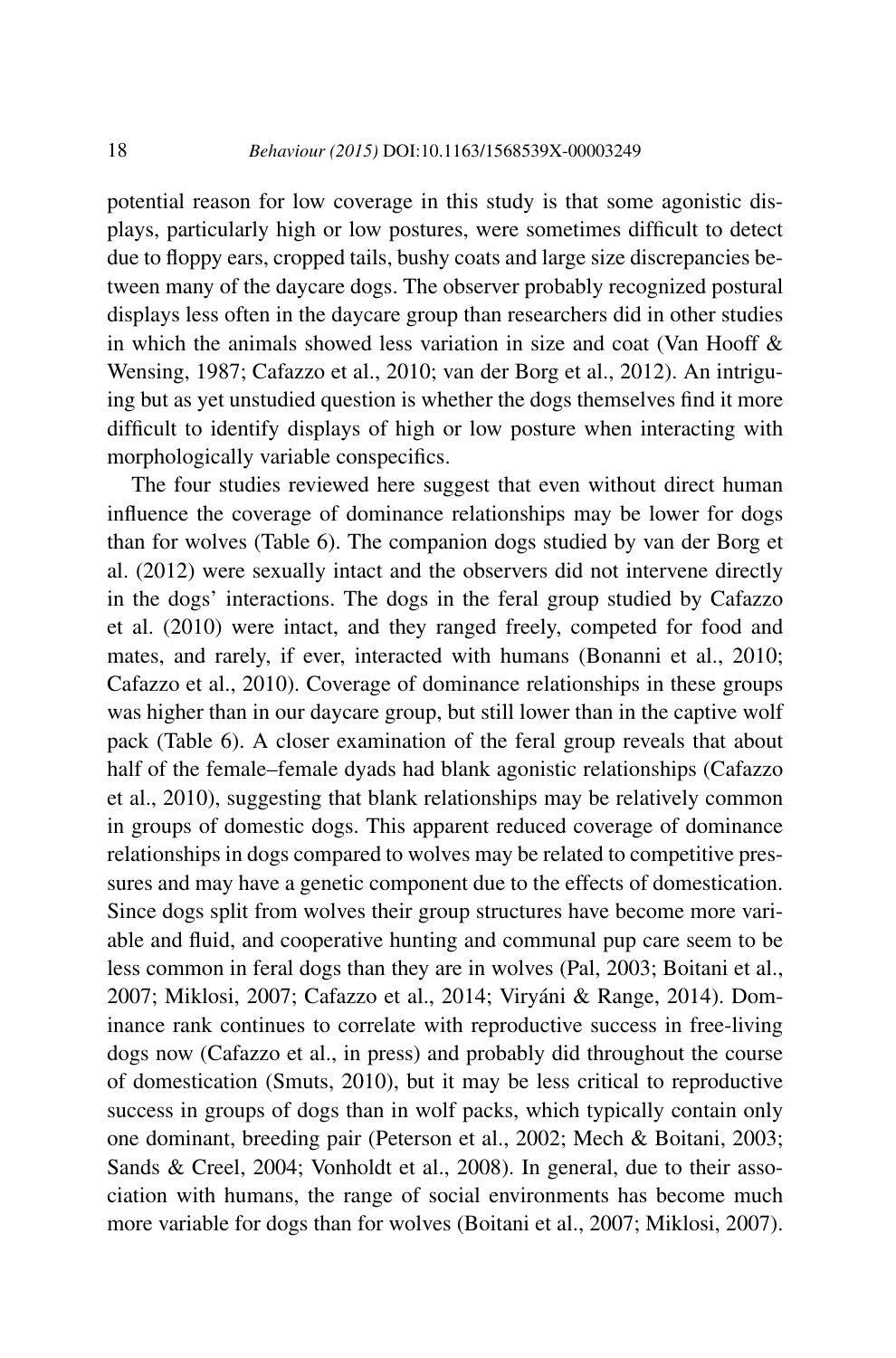Perhaps what has been selected for in dogs since their split with wolves is greater social flexibility, or the capacity to develop several different types of social relationships (e.g., dominant/subordinate, egalitarian, non-interactive) with different individuals (canine and human) depending on the particular social environment.

Before concluding that domestication has reduced the tendency for dogs to engage in agonistic interactions, however, one should consider Mech's (1999) argument that dominance relationships may be more relaxed in wild wolf packs compared to captive packs whose members cannot disperse as they might in the wild. It is possible that coverage tends to be lower in wild wolves than reported for van Hooff & Wensing's (1987) captive pack and may be more similar to the coverage reported for the groups of intact dogs. To our knowledge, no studies of directional consistency, linearity and coverage in a wild wolf pack have been published, and further studies are needed to resolve this issue.

Our results conflict with those reported by Bradshaw et al. (2009) for a different group of neutered companion dogs. Bradshaw et al. (2009) reported some asymmetrical agonistic relationships but no linear hierarchy in a group of 19 neutered male shelter dogs, and concluded that dominance is not a useful construct for describing social relationships among domestic dogs. The different conclusions about dominance in our study and the study by Bradshaw et al. (2009) are likely due to differences in methodology. Bradshaw et al. (2009) calculated David's scores (Gammell et al., 2003) based on a combination of aggressive, dominant, and submissive behaviour, but they did not conduct statistical tests of linearity, directional consistency, or coverage. Further, submission was found to be the most unidirectional and linear type of agonistic behaviour in this study and other dog studies (Cafazzo et al., 2010; van der Borg et al., 2012), but Bradshaw et al. (2009) combined submission with aggressive and dominant behaviours to calculate David's scores and did not consider it on its own.

In contrast to the view that domestication has generally reduced aggressive behaviour in dogs compared to wolves (Lindsey, 2001; Tópal et al., 2009), Viryáni & Range (2014) hypothesize that dogs show less ritualized aggression toward within-group conspecifics and have steeper hierarchies than do wolves. The steepness of a hierarchy refers to the degree to which individuals differ in their likelihood of winning a dominance encounter (de Vries et al., 2006). In line with this hypothesis, Frank & Frank (1982) and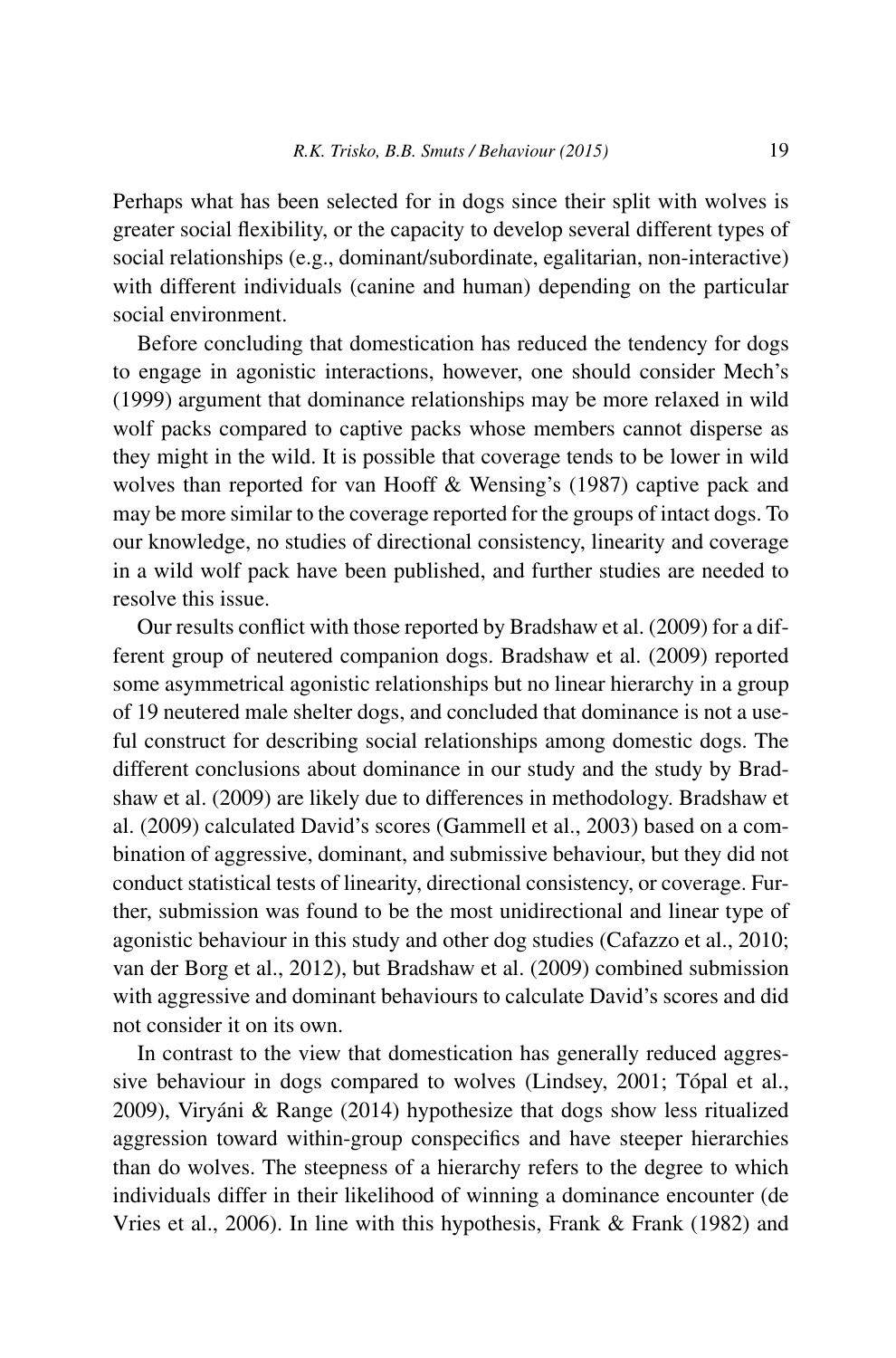Fedderson-Peterson (1991, 2004) report higher levels of aggression among juveniles in some breeds of dogs than among wolves of the same age raised in the same manner, and Ritter et al. (2012) report that dogs are less tolerant and less likely to share food in pair-wise feeding competitions than are wolves. On the other hand, Beckoff (1974) found the development of play and aggression in dog and wolf litters to be very similar, with dog and wolf pups playing more and fighting less than coyote pups of the same age. Also, despite many hours of observations of large numbers of dogs interacting in four different open areas (reviewed by Smuts, 2014) injurious aggression was never seen (Bradshaw & Lea, 1992; Shyan et al., 2003; Capra et al., 2011; Carrier et al., 2013). Further, the vast majority of within group aggression among feral dogs in India and Italy was highly ritualized and did not cause injury (Pal et al., 1998; S. Cafazzo, personal communication). Aggression among the daycare dogs was also highly ritualized; 88% of the aggressive interactions were threats and attacks involving physical contact were never injurious. Due to the above-mentioned human influences on aggressive behaviour among the daycare dogs, however, our data are not ideal for direct comparisons with wolves. In addition, Fedderson-Peterson's findings on agonism in dogs versus wolves, which are the most extensive available, indicate striking breed differences, which complicate any inter-specific comparison. More research on within-group aggression and competitive dominance in various contexts in different breeds of dogs and in wolves is needed to gain a thorough understanding of how the intensity of aggression and the steepness of hierarchies may differ in these two species.

### *4.2. Age, sex, size and individual variation*

Rank was significantly correlated with age in the daycare group. The older dog was dominant to the younger dog in 91% of known dominance relationships, and in six of the seven relationships in which the younger dog was dominant, the dogs' ages differed by 18 months or less (Table 1). Dominance relationships were not related to size; older/smaller dogs commonly outranked younger/bigger dogs. Age-graded dominance hierarchies have been reported in several other studies of dogs (Bradsaw & Nott, 1995; Bonanni et al., 2010; Cafazzo et al., 2010) and wolves (Zimen, 1978; Lockwood, 1979; van Hooff & Wensing, 1987; Mech, 1999). In wolves, the top ranking male and female are typically the parents of the other pack members and usually the only animals that breed (Mech, 1999; Mech & Boitani, 2003;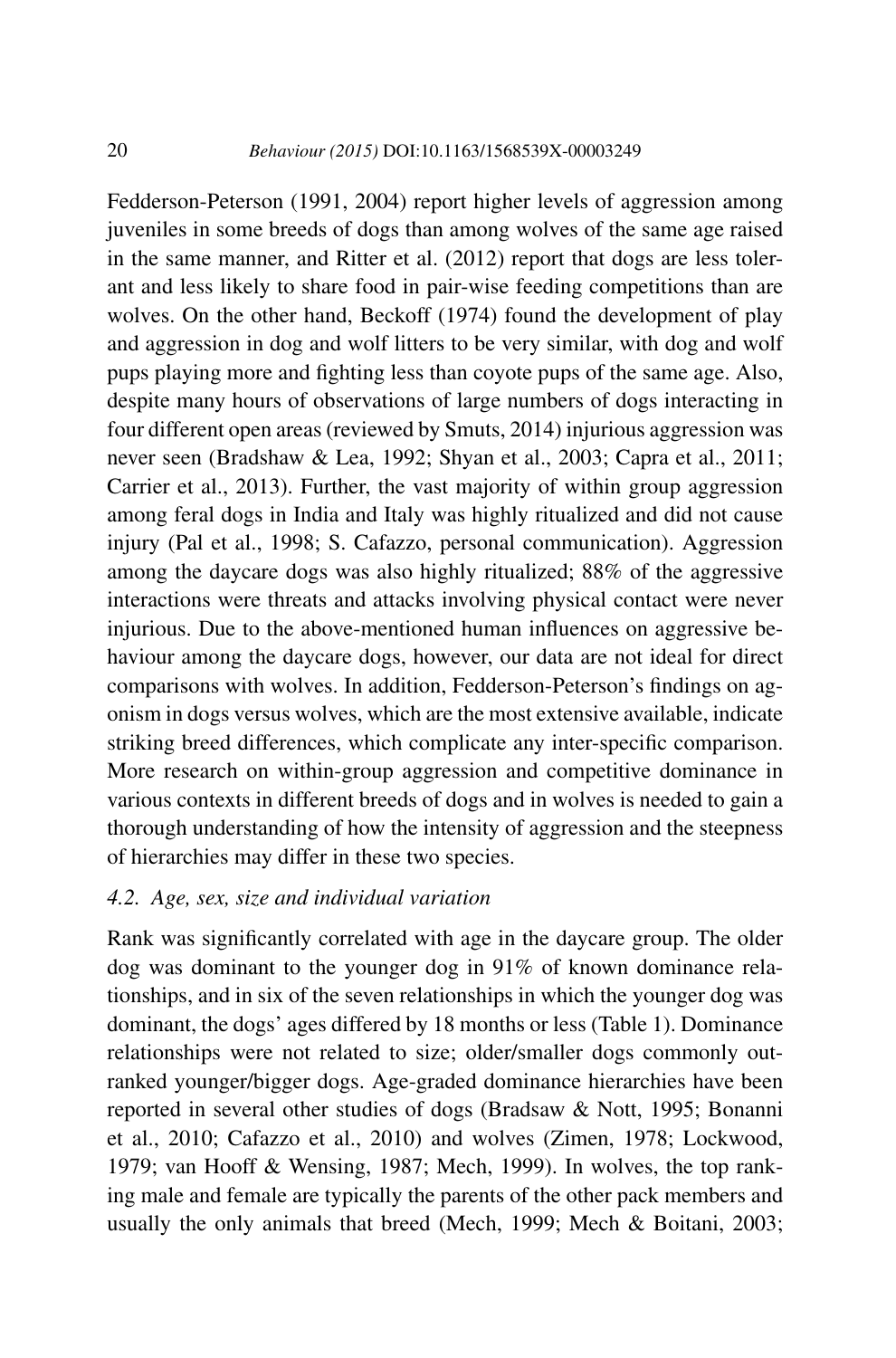Sands & Creel, 2004; Vonholdt et al., 2008). These two older animals take the lead during hunts, travel and territorial defence, but the cooperation of other pack members (usually their offspring) is crucial for successful group hunts and pup care (Peterson et al., 2002; Mech & Boitani, 2003; Packard, 2003; MacNulty et al., 2011). While, as mentioned above, dogs may be less likely than wolves to cooperatively hunt and care for pups, a tendency to submit to older dogs may still be important for survival and reproductive success for many free-living dogs. For example, Bonanni et al. (2010) found that groups of feral dogs competed for territories and food resources, and group members tended to follow the lead of a few high-ranking/older dogs. In free-living canine groups, many young animals might not survive without the assistance and tolerance of older animals, and established dominance relationships may facilitate cooperation, allowing more cooperative groups to successfully compete with other groups. Therefore, deference to older animals is likely adaptive for wolves and feral dogs, and companion dogs appear to retain this behavioural tendency, even when they have little need to compete for food or mates.

Although dominance relationships did occur between males and females, they were significantly more common in same-sex pairs. Aggression was also more frequent in same-sex pairs than between males and females. Similar to reports in wolves (Zimen, 1978; van Hooff & Wensing, 1987; Derix et al., 1993; Packard, 2003), it appears that even for neutered dogs, competition is greater and dominance relationships are more defined within sex than between the sexes. Unlike in the studies of wolves and feral dogs, however, we did not find a tendency for males to out-rank females: the top three dogs in the hierarchy were females. Neutered male dogs sometimes outranked neutered females of similar age, however, and further studies are needed to assess the effects of neutering on inter-sexual dominance relationships in dogs.

The daycare dogs showed a large amount of individual variation in agonistic behaviour. Most dogs formed some dominance relationships with other dogs, but some dogs had a stronger tendency to form dominance relationships than others (Table 1). Other studies of feral and companion dogs have also reported considerable individual variation in agonistic behaviour (Goddard & Beilharz, 1985; Pal et al., 1998). As a species, dogs appear to engage in nearly all of the social behaviours observed in wolves (Abrantes, 1997; Handelman, 2008), but large variation occurs in the behavioural repertoires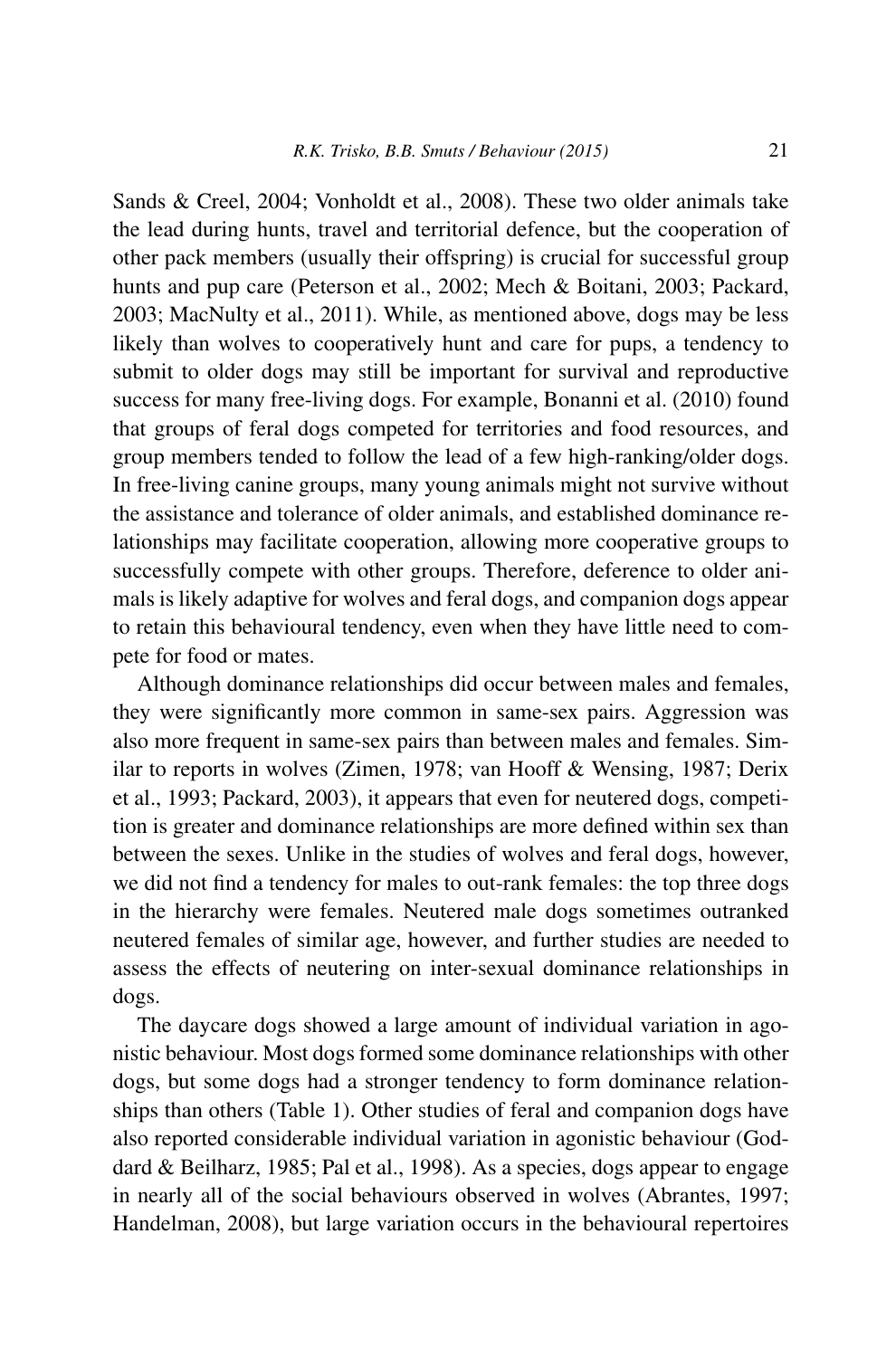of individual dogs. Some dogs perform almost all of the social behaviours observed in wolves, while others perform only a few (Goodwin et al., 1997; Bradshaw et al., 2009; current data). Goodwin et al. (1997) proposed that breed influences the tendency for dogs to display agonistic behaviour. Our sample size was not large enough to assess breed differences in behaviour, but we did observe one vizsla (a Hungarian hunting dog breed) with 13 known dominance relationships and another dog of the same breed with only one, suggesting that differences between individuals may sometimes be greater than differences between breeds. Personality is likely to play a part, but rather than the personality dimension ranging from dominant to submissive as some researchers have proposed (Jones & Gosling, 2005), the dimension may range from 'concerned with status' to 'unconcerned with status'. The term 'concerned with status' does not necessarily imply conscious awareness of dominance relationships but might simply involve greater or lesser tendencies to engage in agonistic interactions.

### *4.3. Formal dominance*

Muzzle licks were the best candidate for a display of formal submission in the daycare dogs (Table 5). Muzzle licks had very high directional consistency, and they (and all other submissive behaviours) remained unidirectional in both playful and non-playful contexts (Table 5). Muzzle licks corresponded with dominance rank based on aggression but were never triggered by aggression and are therefore not likely to be an expression of fear. Despite the low coverage in the group as a whole (18% 1-way), muzzle licks were the most commonly displayed submissive behaviour, and the majority of dogs in the group (58%) displayed them at least once. Muzzle licks were often accompanied by low posture; these behaviours taken together constitute a submissive display (termed 'active submission' in wolves and 'affiliative submission' in feral dogs) that has been proposed by others to be a formal display of submission in dogs and wolves (Schenkel, 1967; Van Hooff & Wensing, 1987; Cafazzo et al., 2010).

Interestingly, mounts and chin-overs did not correspond to any of the other agonistic behaviours measured in this study, although they are traditionally considered to be displays of dominance in wolves and dogs (Abrantes, 1997; Handelman, 2008; Lindsey, 2001). Similar to our findings, however, van Hooff & Wensing (1987) found mounts and 'head-ons' (equivalent to chinovers) were more closely related to affiliative behaviours (i.e., play, courtship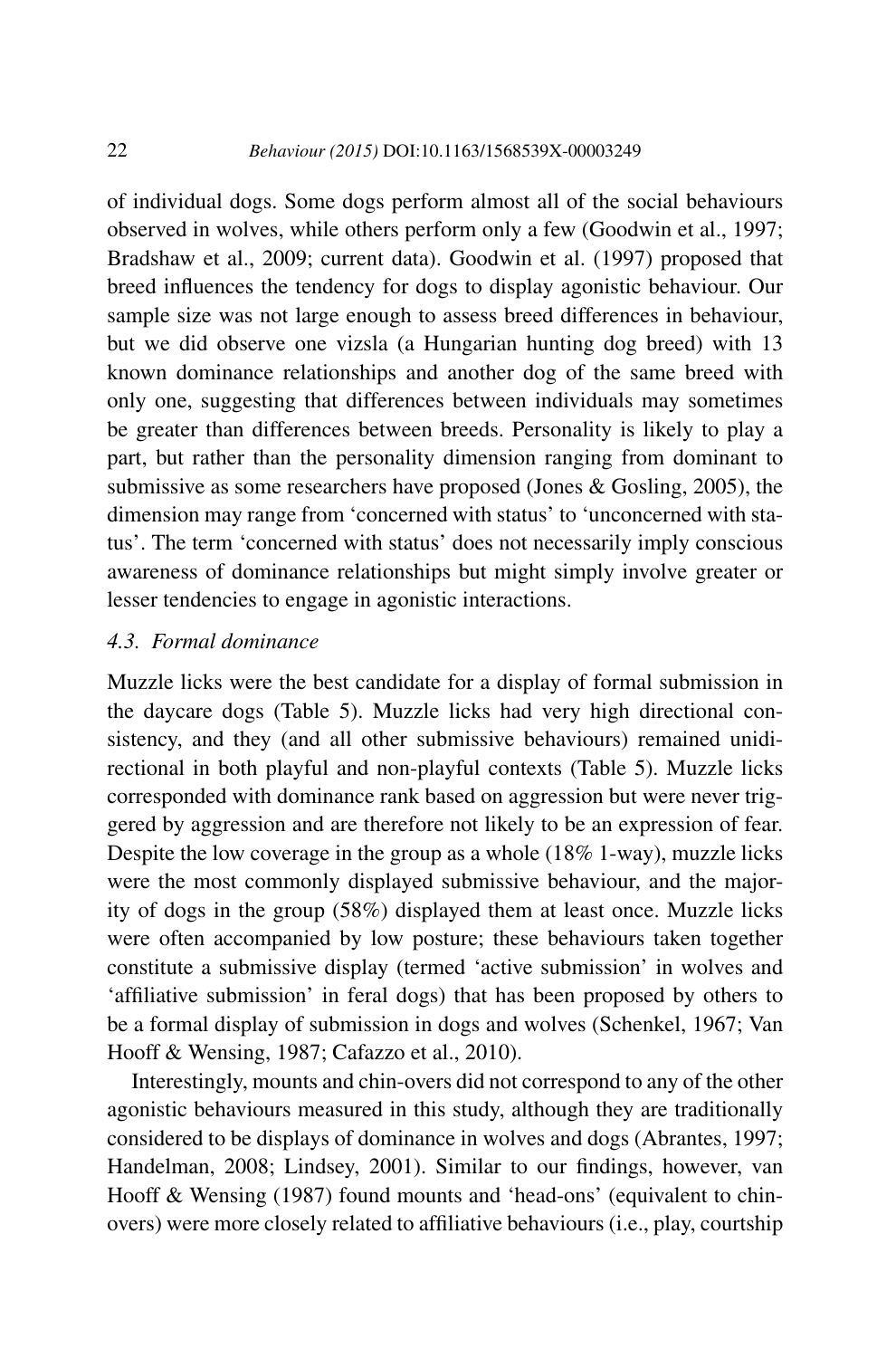and grooming) than to behaviours related to status communication. In summary, data suggest that mounts and chin-overs may sometimes be related to dominance, but they are not indicators of status in dogs and wolves. Their relationship to affiliative behaviours is worthy of further study.

### *4.4. Possible proximate benefits of dominance relationships*

Although dominance relationships in neutered companion dogs are no longer adaptive in terms of securing mating opportunities, formal dominance relationships may provide short-term benefits by reducing aggression and promoting tolerance and sharing by dominants (de Waal, 1986; Drews, 1993). Schenkel (1967) defines submission in wolves as 'the effort of the inferior to attain friendly or harmonic social integration' (p. 319). The affiliative nature of submissive displays in dogs seems consistent with this definition (Smuts, 2014). Dominant dogs often tolerate muzzle-licking, but not infrequently they act as if being licked is annoying or even aversive, as indicated by turning the muzzle away or even growling/snapping at the muzzle licker (pers. observ.). Such variable responses to muzzle-licking are expected if this behaviour functions to test the dominant's attitude toward the muzzle-licker (Zahavi, 1977). Zahavi (1977) argued that in order to obtain accurate information about another animal's willingness to form a bond, the individual seeking this information must exhibit a behaviour that is potentially costly to the recipient, at least until a trusting relationship develops. In other species, actions that make the recipient (and sometimes also the actor) vulnerable to potential injury have been hypothesized to be bond-testing behaviours, including kissing in humans (Zahavi, 1977), scrotum handling by male baboons (Smuts & Watanabe, 1990) and sticking a finger up another animal's nostril or using a finger to poke another in the eye in white-faced capuchins (Perry & Manson, 2008). Muzzle-licking in dogs, which makes both animals vulnerable to having the mouth bitten, may serve a similar function. In the daycare dogs, recipients of muzzle licks who were relatively unfamiliar with the licker seemed more likely to show an aggressive reaction, but over time responses became more tolerant, as one would expect if affiliative relationships eventually developed.

# *4.5. Conclusions*

The dogs in this study associated in semi-permanent groups, all were neutered, and they did not compete for food. Humans actively prevented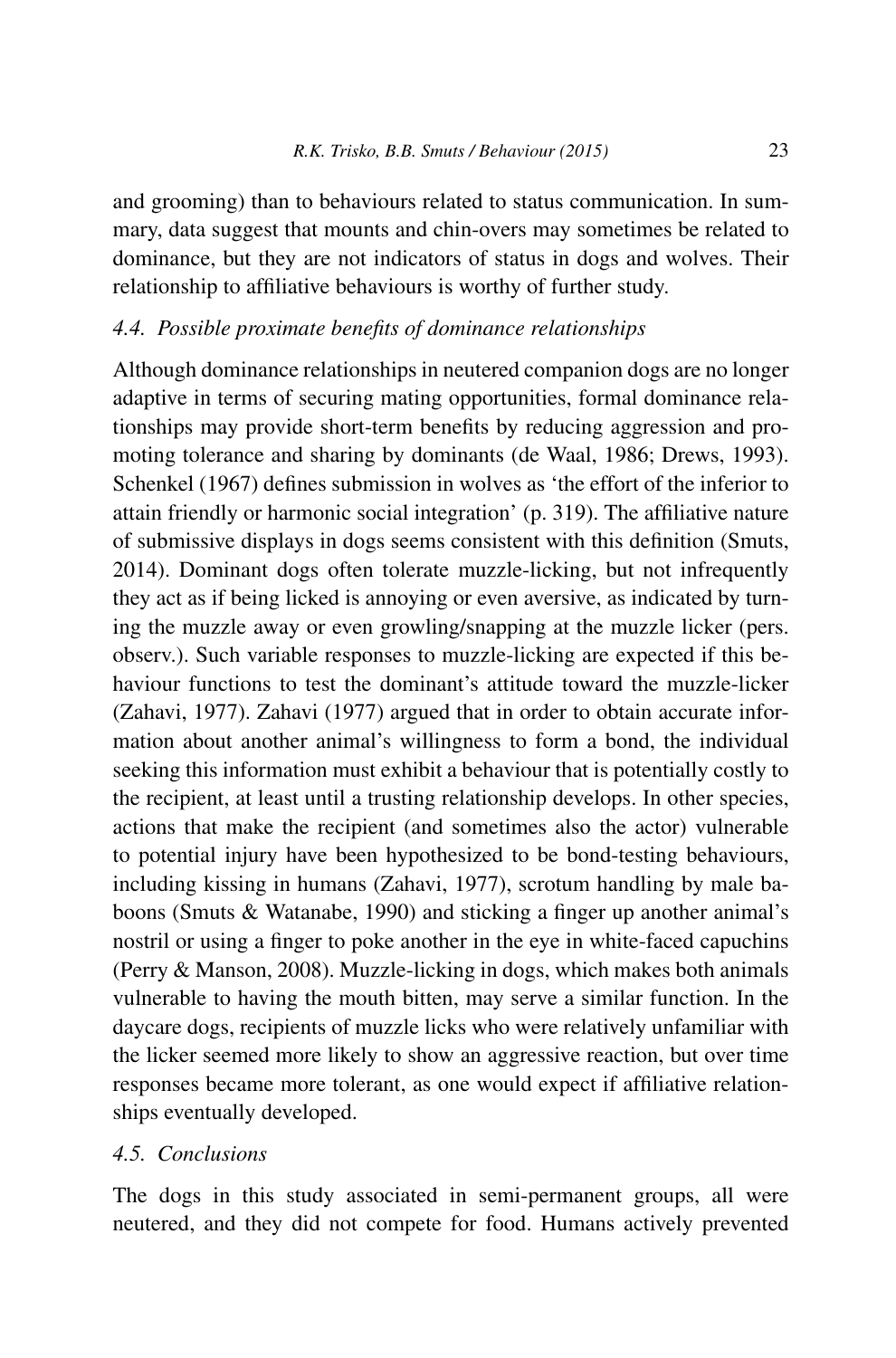competitive encounters, humanely punished aggression, rewarded tolerance and excluded more aggressive dogs from the social environment. Yet, despite these multiple mitigating factors, agonistic relationships were highly unidirectional, significantly linear, and similar in nature to those reported for other groups of dogs and wolves. This indicates that dominance is a robust component of neutered companion dog social behaviour. On the other hand, many dyads in the study did not show detectable dominance relationships (there was low coverage), suggesting that human involvement can reduce the tendency for neutered companion dogs to engage in agonistic encounters and form dominance relationships. Overall, dominance appears to be applicable to some, but not all, relationships among neutered companion dogs. When dominance relationships are present among dogs (neutered, intact, and/or feral), they tend to be expressed primarily though affiliative displays of submission on the part of the subordinate rather than dominant displays of aggression on the part of the dominant.

### **Acknowledgements**

We thank John Mitani, Jacinta Beehner, Thore Bergman and Camille Ward for their reviews of this manuscript. We thank Kathy Welch for statistical consultation, Kelly Fee, Leigh Starkey, Rachel Sorin and Debby Gallivan for assistance with data collection and entry, and Kathy Trisko and Brian Trisko for editorial and moral support. The research presented here was conducted at Unleashed in Evanston, Dog Daycare and Training Facility, 1908 Greenwood St., Evanston, IL, USA and approved by the University Committee on Use and Care of Animals at the University of Michigan, approval No. 8988.

#### **References**

Abrantes, R. (1997). Dog language. — Wakan Tanka, Naperville, IL.

- Altmann, J. (1974). Observational study of behaviour: sampling methods. Behaviour 49: 227-267.
- Bauer, E.B. & Smuts, B.B. (2007). Cooperation and competition during dyadic play in domestic dogs. — Anim. Behav. 73: 489-499.
- Beach, F.A. (1970). Coital behaviour in dogs: VIII. Social affinity, dominance and sexual preference in the bitch. — Behaviour 36: 131-148.
- Bekoff, M. (1974). Social play in coyotes, wolves and dogs. Bioscience 24: 225-230.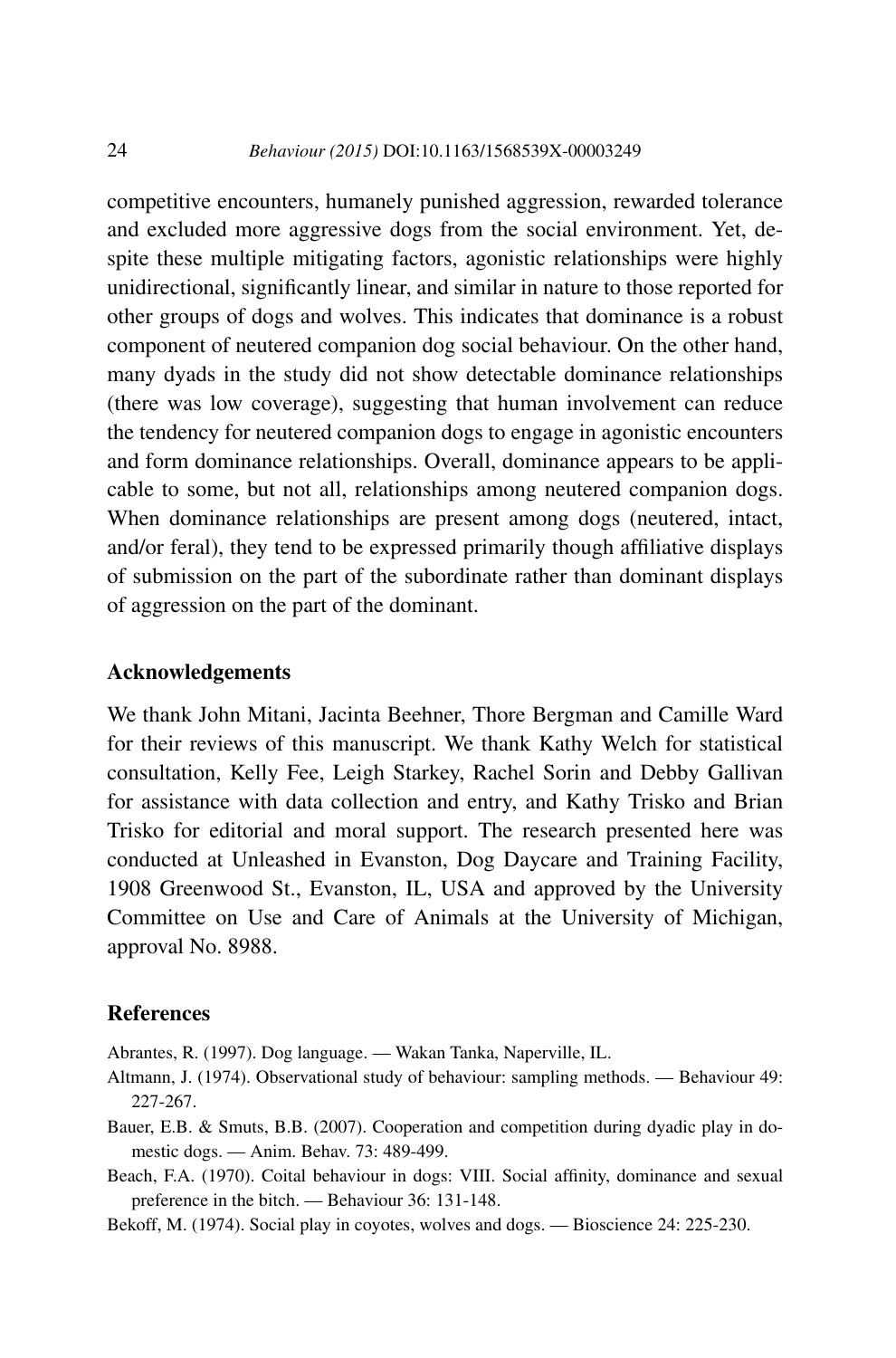- Boitani, L., Ciucci, P. & Ortolani, A. (2007). Behaviour and social ecology of free-ranging dogs. — In: The behavioral biology of dogs (Jensen, P., ed.). CAB International, Wallingford, p. 47-165.
- Bonanni, R., Cafazzo, S., Valsecchi, P. & Natoli, E. (2010). Effect of affiliative and agonistic relationships on leadership behavior in free-ranging dogs. — Anim. Behav. 79: 981-991.
- Bradshaw, J.W.S. & Lea, A.M. (1992). Dyadic interactions between domestic dogs. Anthrozoos 5: 245-253.
- Bradshaw, J.W.S. & Nott, H.M.R. (1995). Social and communication behavior of companion dogs. — In: The domestic dog: its evolution, behavior and interactions with people (Serpell, J., ed.). Cambridge University Press, New York, NY, p. 115-130.
- Bradshaw, J.W.S., Blackwell, E.J. & Casey, R.A. (2009). Dominance in dogs: useful construct or bad habit? — J. Vet. Behav. 3: 176-177.
- Cafazzo, S., Bonanni, R., Valseechi, P. & Natoli, E. (2014). Social variables affecting mate preferences, compulation and reproductive outcome in a pack of free-ranging dogs. — PLoS ONE 9: e98594, DOI:[10.1371/journal.pone.0098594.](http://dx.doi.org/10.1371/journal.pone.0098594)
- Cafazzo, S., Natoli, E. & Valsecchi, P. (2012). Scent-marking behaviour in a pack of freeranging domestic dogs. — Ethology 118: 955-966.
- Cafazzo, S., Valsecchi, P., Bonanni, R. & Natoli, E. (2010). Dominance in relation to age, sex, and competitive contexts in a group of free-ranging domestic dogs. — Behav. Ecol. 21: 443-455.
- Capra, A., Barnard, S. & Valesecchi, A.C. (2011). Flight, foe, fight! Aggressive interactions between dogs. — J. Vet. Behav. 6: 62.
- Carrier, L.O., Cyr, A., Anderson, R.E. & Walsh, C. (2013). Exploring the dog park: relationships between social behaviours, personality and cortisol in companion animals. — Appl. Anim. Behav. Sci. 146: 96-106.
- Chase, I.D. (1974). Models of hierarchy formation in animal society. Behav. Sci. 19: 374- 382.
- de Vries, H. (1993). The rowwise correlation between two proximity matrices and the partial rowwise correlation. — Psychometrika 58: 53-69.
- de Vries, H. (1995). An improved test of linearity in dominance hierarchies containing unknown or tied relationships. — Anim. Behav. 50: 1375-1389.
- de Vries, H. (1998). Finding a dominance order most consistent with a linear hierarchy: a new procedure and review. — Anim. Behav. 55: 827-843.
- de Vries, H., Stevens, J.M.G. & Vervaecke, H. (2006). Measuring and testing the steepness of dominance hierarchies. — Anim. Behav. 71: 585-592.
- de Waal, F.B.M. (1986). The integration of dominance and social bonding in primates. Q. Rev. Biol. 61: 459-479.
- de Waal, F.B.M. & Luttrell, L. (1985). The formal hierarchy of rhesus monkeys: an investigation of the bared-teeth display. — Am. J. Primatol. 9: 73-85.
- Derix, R., van Hooff, J., de Vries, H. & Wensing, J. (1993). Male and female mating competition in wolves: female suppression vs. male intervention. — Behaviour 127: 141-174.
- Drews, C. (1993). The concept and definition of dominance. Anim. Behav. 125: 283-313.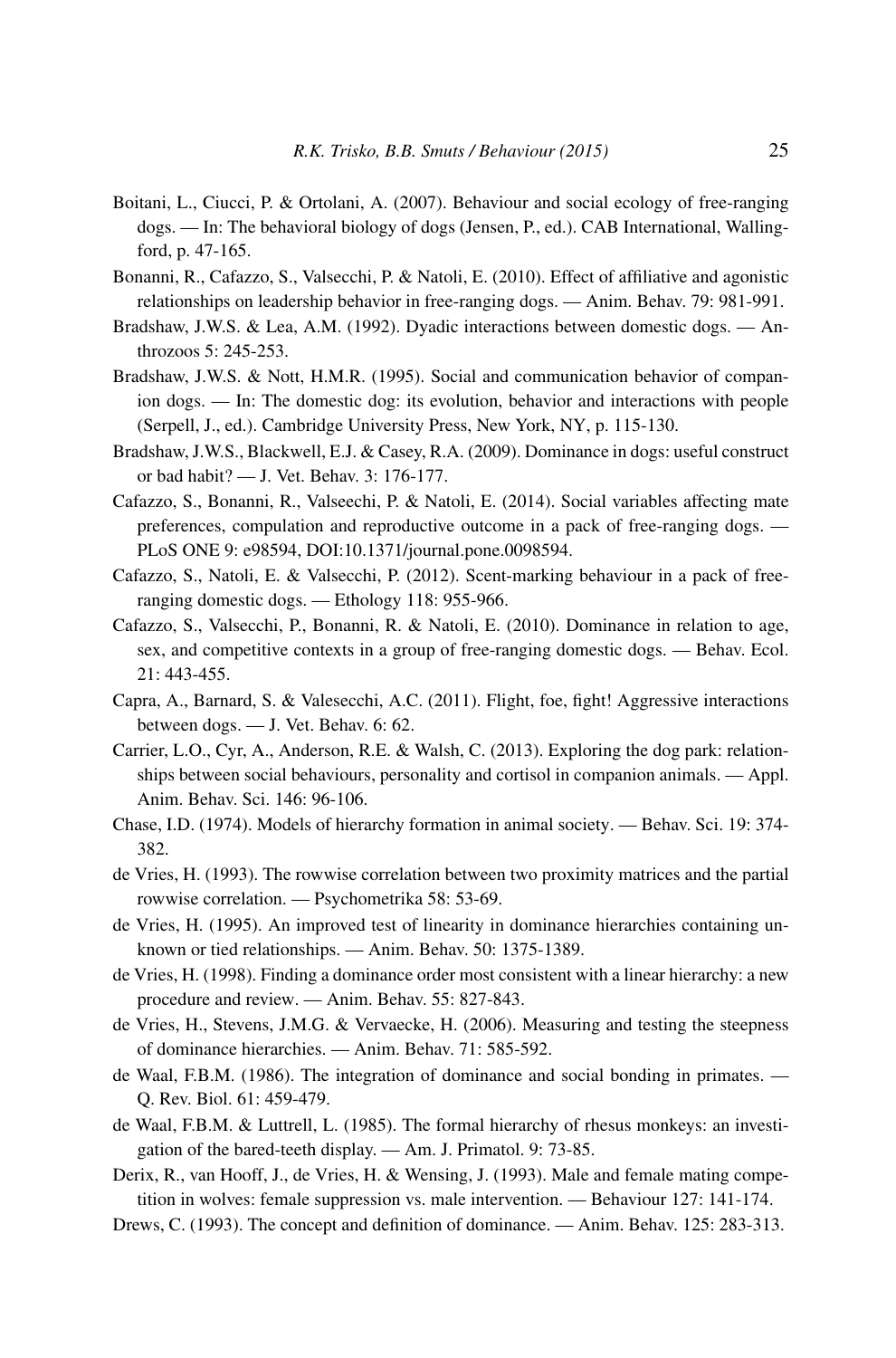- East, M.L., Hofer, H. & Wickler, W. (1993). The erect 'penis' is a flag of submission in a female-dominated society: greetings in Serengeti spotted hyenas. — Behav. Ecol. Sociobiol. 33: 355-370.
- Eaton, B. (2002). Dominance: fact or fiction? Dogwise, Wanatchee, WA.
- Fedderson-Peterson, D. (1991). The ontogeny of social play and agonistic behavior in selected canine species. — Bonner Zool. Beitr. 42: 97-114.
- Fedderson-Peterson, D. (2004). Hundepsychologie: Sozialverhalten und Wesen, Emotionen und Individualität. — Kosmos, Stuttgart.
- Flack, J.C. & de Waal, F.B.M. (2007). Context modulates signal meaning in primate communication. — Proc. Natl. Acad. Sci. USA 104: 1581-1586.
- Frank, H. & Frank, M.G. (1982). On the effects of domestication on the development of canine social-development and behavior. — Appl. Anim. Ethol. 8: 507-525.
- Gammell, M.P., de Vries, H., Jennings, D.J., Carlin, C.M. & Hayden, T.J. (2003). David's score: a more appropriate dominance ranking method than Clutton-Brock et al.'s index. — Anim. Behav. 66: 601-605.
- Goddard, M.E. & Beilharz, R.G. (1985). Individual variation in agonistic behavior in dogs. — Anim. Behav. 125: 283-313.
- Goodman, P.A., Klinghammer, E. & Willard, J. (2002). Wolf ethogram. Eckhard H. Hess Institute of Ethology, Battle Ground, IN.
- Goodwin, D., Bradshaw, J.W.S. & Wickens, S.M. (1997). Paedomorphosis affects agonistic visual signals of domestic dogs. — Anim. Behav. 53: 297-304.
- Hand, J.L. (1986). Resolution of social conflicts: dominance, egalitarianism, spheres of dominance, and game theory. — Q. Rev. Biol. 61: 201-220.
- Handleman, B. (2008). Canine behavior: a photo illustrated handbook. Dogwise, Wanatchee, WA.
- Hemelrijk, C.K. (1990). Models of, and tests for, reciprocity, unidirectionality and other social interaction patterns at a group level. — Anim. Behav. 39: 1013-1029.
- Hinde, R. (1974). The biological basis of human social behavior. McGraw-Hill, New York, NY.
- Jenks, S.M. (2011). A longitudinal study of the sociosexual dynamics in a captive family group of wolves: The University of Connecticut wolf project. — Behav. Genet. 41: 810- 829.
- Jones, A.C. & Gosling, S.D. (2005). Temperament and personality in dogs (*Canis familiaris*): a review and evaluation of past research. — Appl. Anim. Behav. Sci. 95: 1-53.
- Klass, K. & Cords, M. (2011). Effect of unknown relationships on linearity, steepness and rank ordering of dominance hierarchies: simulation studies based on data from wild monkeys. — Behav. Proc. 88: 168-176.
- Landau, H.G. (1951). On dominance relations and the structure of animal society. Bull. Math. Biol. 13: 1-19.
- Lindsey, S. (2001). Handbook of applied dog behavior and training. Iowa University Press, Ames, IO.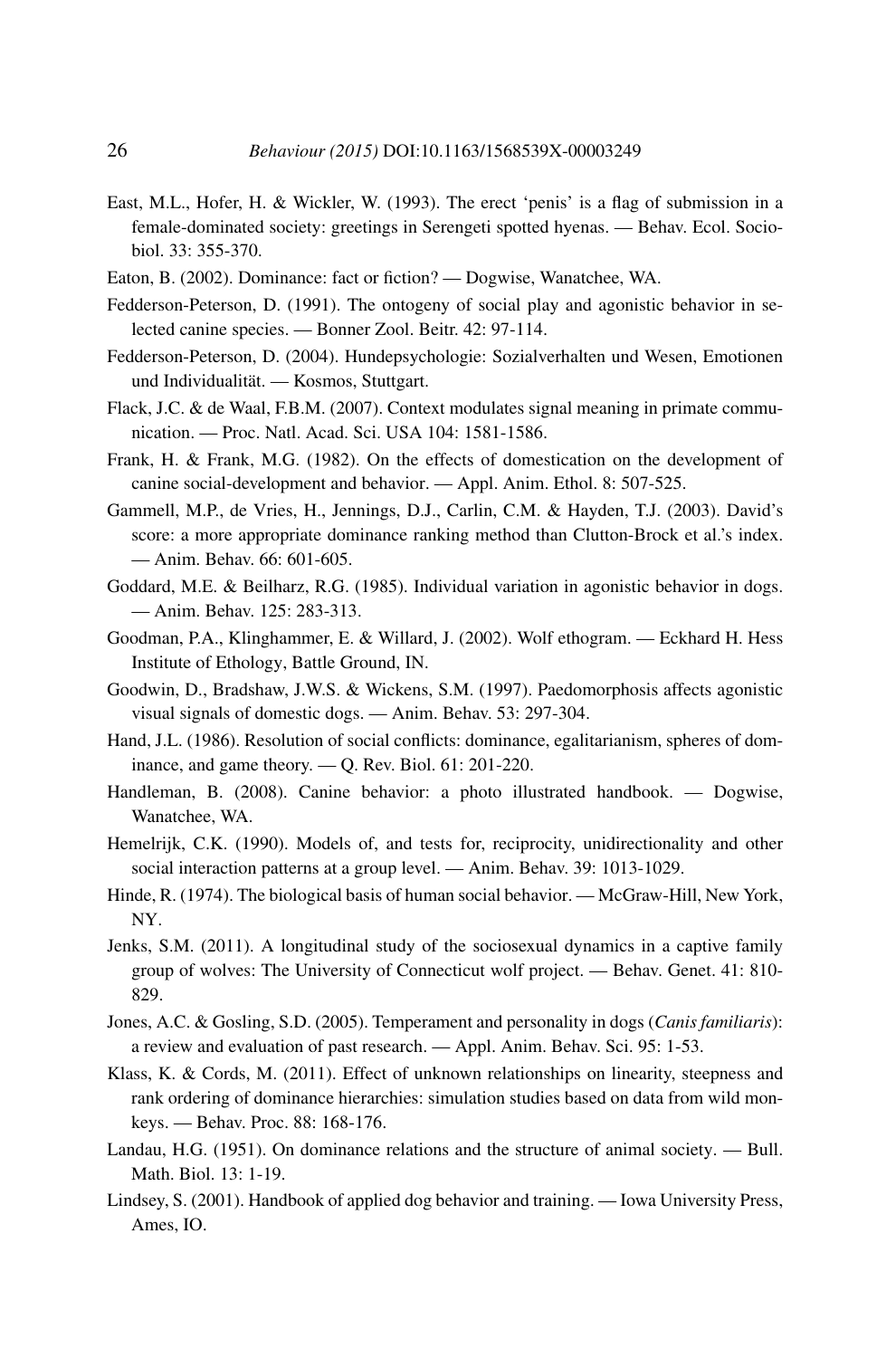- Lockwood, R. (1979). Dominance in wolves: useful construct or bad habit? In: The behavior and ecology of wolves (Klinghammer, E., ed.). Garland STPM Press, New York, NY, p. 225-245.
- Lu, A., Koenig, A. & Borries, C. (2008). Formal submission, tolerance and socioecological models: a test with female Hanuman langurs. — Anim. Behav. 76: 415-428.
- MacNulty, D.R., Smith, D.W., Mech, L.D., Vucetich, J.A. & Packer, C. (2011). Nonlinear effects of group size on the success of wolves hunting elk. — Behav. Ecol. 23: 75-82.
- Mech, L.D. (1999). Alpha status, dominance, and division of labor in wolf packs. Can. J. Zool. 77: 1196-1203.
- Mech, L.D. & Boitani, L. (2003). Wolves: behavior, ecology, and conservation. The University of Chicago Press, Chicago, IL.
- Miklosi, A. (2007). Dog behavior, evolution and cognition. Oxford University Press, New York, NY.
- O'Heare, J.J. (2007). Social dominance: useful construct or quagmire? J. Comp. Anim. Behav. 1: 56-83.
- Packard, J.M. (2003). Wolf behavior: reproductive, social and intelligent. In: Wolves: behavior, ecology, and conservation (Mech, L.D. & Boitani, L., eds). University of Chicago Press, Chicago, IL, p. 35-65.
- Pal, S.K. (2003). Reproductive behavior of free-ranging rural dogs (*Canis familiaris*) in relations to mating strategy, season, and litter production. — Appl. Anim. Behav. Sci. 59: 331-348.
- Pal, S.K., Ghosh, B. & Roy, S. (1998). Agonistic behavior of free-ranging dogs (*Canis familiaris*) in relation to season, sex and age. — Acta Theriol. 48: 271-281.
- Perry, S. & Manson, J.H. (2008). Manipulative monkeys: the capuchins of Lomas Barbudal. — Harvard University Press, Cambridge, MA.
- Peterson, R.O., Jacobs, A.K., Drummer, T.D., Mech, L.D. & Smith, D.W. (2002). Leadership behavior in relation to dominance and reproductive status in gray wolves, *Canis lupus*. — Can. J. Zool. 80: 1405-1412.
- Preuschoft, S. (1999). Are primates behaviorists? Formal dominance, cognition and freefloating rationales. — J. Comp. Psychol. 113: 91-95.
- Preuschoft, S., Paul, A. & Kuester, J. (1998). Dominance styles of female and male barbary macaques (*Macaca sylvanus*). — Behaviour 135: 731-755.
- Ritter, C., Viryáni, Z. & Range, F. (2012). Who is more tolerant? Cofeeding in pairs of packliving dogs (*Canis familiaris*) and wolves (*Canis lupus*). — Paper presented at the 3rd Canine Science Forum Barcelona, Spain. Available online at [http://dogspies.com/Dog\\_Spies/](http://dogspies.com/Dog_Spies/Science!_files/CSF%202012%20Abstracts.pdf) Science! files/CSF%202012%20Abstracts.pdf.
- Rowell, T.E. (1974). Concept of social dominance. Behav. Biol. 11: 131-154.
- Sands, J. & Creel, S. (2004). Social dominance, aggression and faecal glucocorticoid levels in a wild population of wolves, *Canis lupus*. — Anim. Behav. 67: 387-396.
- Schenkel, R. (1967). Submission: its features and functions in wolf and dog. Am. Zool. 7: 319-329.
- Schilder, M.B.H., Vinke, C.M. & van der Borg, J.A.M. (2014). Dominance in domestic dogs revisited: useful habit and useful construct? — J. Vet. Behav. 9: 184-191.